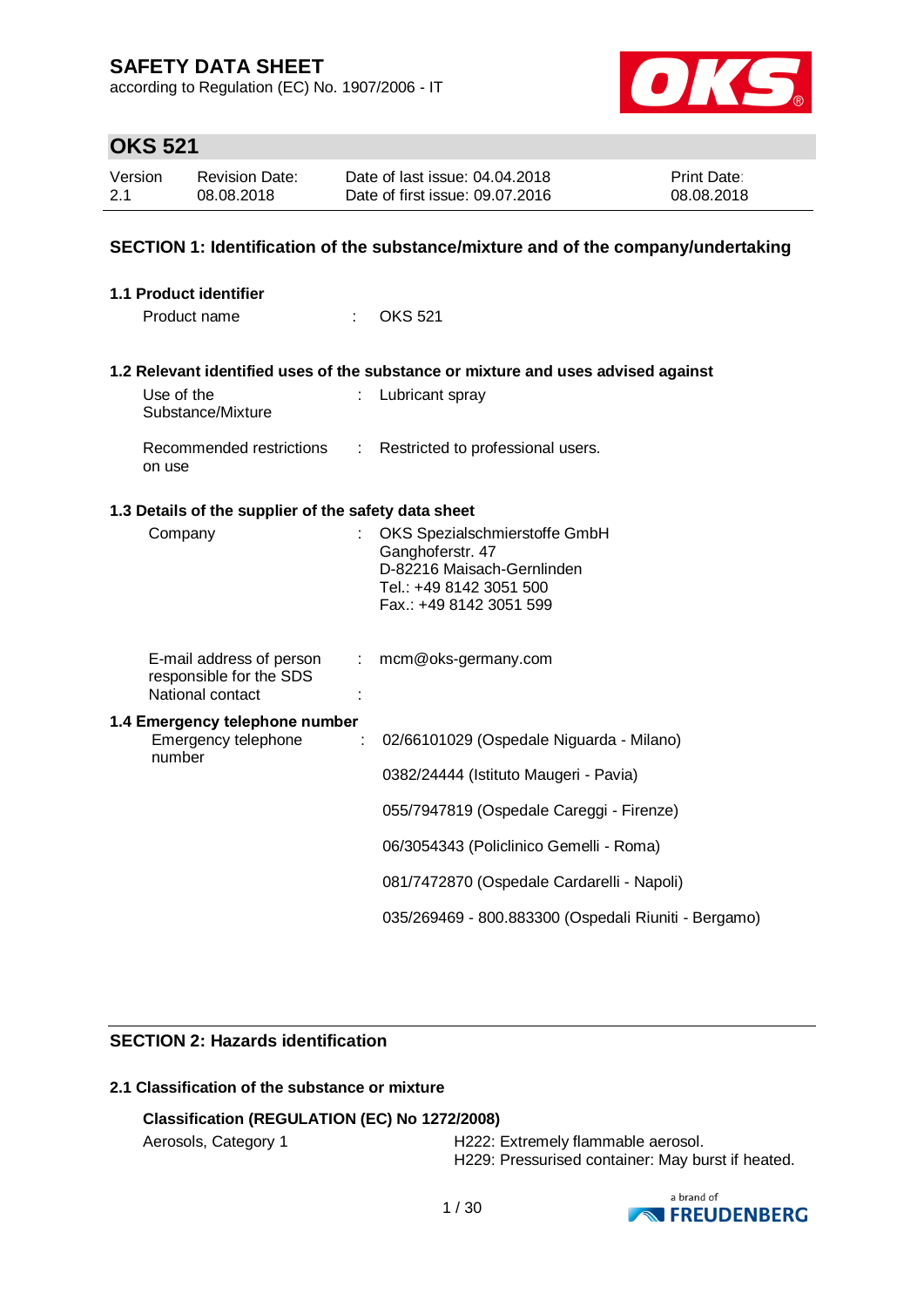according to Regulation (EC) No. 1907/2006 - IT



# **OKS 521**

| Version<br>2.1                                                                                                           | <b>Revision Date:</b><br>08.08.2018  |  | Date of last issue: 04.04.2018<br>Date of first issue: 09.07.2016                | Print Date:<br>08.08.2018 |
|--------------------------------------------------------------------------------------------------------------------------|--------------------------------------|--|----------------------------------------------------------------------------------|---------------------------|
|                                                                                                                          | Skin irritation, Category 2          |  | H315: Causes skin irritation.                                                    |                           |
| Eye irritation, Category 2<br>Specific target organ toxicity - single<br>exposure, Category 3, Central nervous<br>system |                                      |  | H319: Causes serious eye irritation.<br>H336: May cause drowsiness or dizziness. |                           |
|                                                                                                                          | Aspiration hazard, Category 1        |  | H304: May be fatal if swallowed and enters<br>airways.                           |                           |
|                                                                                                                          | Chronic aquatic toxicity, Category 3 |  | H412: Harmful to aquatic life with long lasting<br>effects.                      |                           |

### **2.2 Label elements**

## **Labelling (REGULATION (EC) No 1272/2008)**

| Hazard pictograms        |                                                                              |                                                                                                                                                                                                                                                                                             |
|--------------------------|------------------------------------------------------------------------------|---------------------------------------------------------------------------------------------------------------------------------------------------------------------------------------------------------------------------------------------------------------------------------------------|
| Signal word              | Danger                                                                       |                                                                                                                                                                                                                                                                                             |
| <b>Hazard statements</b> | H <sub>222</sub><br>H <sub>229</sub><br>H304<br>H315<br>H319<br>H336<br>H412 | Extremely flammable aerosol.<br>Pressurised container: May burst if heated.<br>May be fatal if swallowed and enters<br>airways.<br>Causes skin irritation.<br>Causes serious eye irritation.<br>May cause drowsiness or dizziness.<br>Harmful to aquatic life with long lasting<br>effects. |
| Precautionary statements | <b>Prevention:</b>                                                           |                                                                                                                                                                                                                                                                                             |
|                          | P210                                                                         | Keep away from heat, hot surfaces, sparks,<br>open flames and other ignition sources. No<br>smoking.                                                                                                                                                                                        |
|                          | P <sub>211</sub>                                                             | Do not spray on an open flame or other<br>ignition source.                                                                                                                                                                                                                                  |
|                          | P <sub>251</sub>                                                             | Do not pierce or burn, even after use.                                                                                                                                                                                                                                                      |
|                          | <b>Response:</b>                                                             |                                                                                                                                                                                                                                                                                             |
|                          | P301 + P310                                                                  | IF SWALLOWED: Immediately call a<br>POISON CENTER/doctor.                                                                                                                                                                                                                                   |
|                          | P331                                                                         | Do NOT induce vomiting.                                                                                                                                                                                                                                                                     |
|                          | Storage:                                                                     |                                                                                                                                                                                                                                                                                             |
|                          | $P410 + P412$                                                                | Protect from sunlight. Do not expose to<br>temperatures exceeding 50 °C/ 122 °F.                                                                                                                                                                                                            |

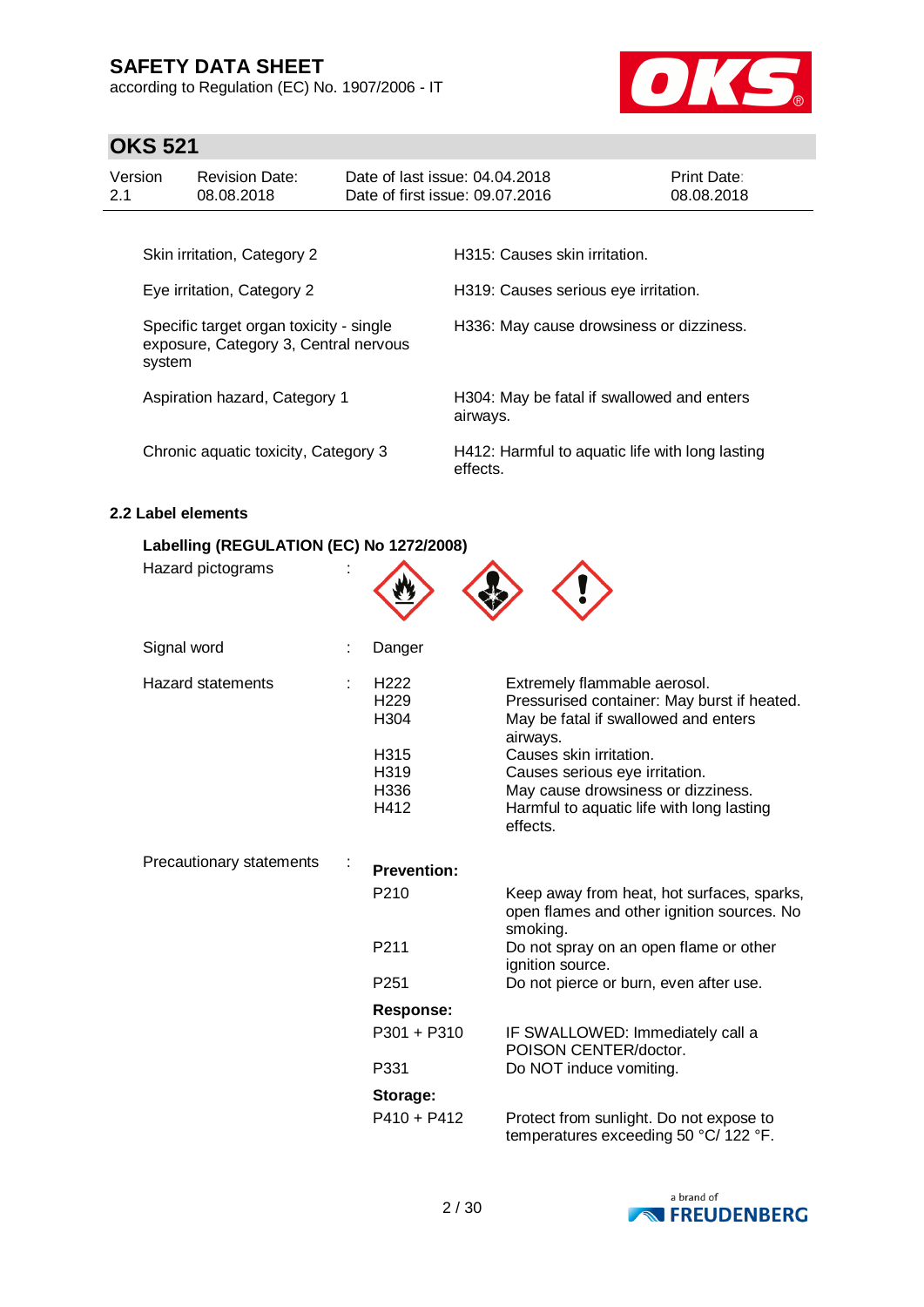according to Regulation (EC) No. 1907/2006 - IT



## **OKS 521**

| Version | <b>Revision Date:</b> | Date of last issue: 04.04.2018  | <b>Print Date:</b> |
|---------|-----------------------|---------------------------------|--------------------|
| 2.1     | 08.08.2018            | Date of first issue: 09.07.2016 | 08.08.2018         |

Hazardous components which must be listed on the label:

n-butyl acetate

Naphtha (petroleum), hydrotreated light; Low boiling point hydrogen treated naphtha

### **2.3 Other hazards**

This substance/mixture contains no components considered to be either persistent, bioaccumulative and toxic (PBT), or very persistent and very bioaccumulative (vPvB) at levels of 0.1% or higher.

## **SECTION 3: Composition/information on ingredients**

## **3.2 Mixtures**

Chemical nature : Active substance with propellant Solvent Molybdenum disulfide graphite

### **Hazardous components**

| Chemical name                                                                                   | CAS-No.<br>EC-No.<br>Index-No.<br>Registration number                    | Classification                                                                                                                               | Concentration<br>limits<br>M-Factor<br><b>Notes</b> | Concentration<br>(% w/w)  |
|-------------------------------------------------------------------------------------------------|--------------------------------------------------------------------------|----------------------------------------------------------------------------------------------------------------------------------------------|-----------------------------------------------------|---------------------------|
| Naphtha (petroleum),<br>hydrotreated light;<br>Low boiling point<br>hydrogen treated<br>naphtha | 64742-49-0<br>265-151-9<br>649-328-00-1                                  | Flam. Liq.2; H225<br><b>Skin Irrit.2; H315</b><br>STOT SE3; H336<br>Asp. Tox.1; H304<br>Aquatic Chronic2;<br>H411                            | Note P                                              | $>= 10 - 20$              |
| 1-Butanol,<br>titanium $(4+)$ salt,<br>homopolymer                                              | 9022-96-2                                                                | Eye Irrit.2; H319                                                                                                                            |                                                     | $>= 1 - 10$               |
| propane                                                                                         | 74-98-6<br>200-827-9<br>601-003-00-5<br>01-2119486944-21-<br><b>XXXX</b> | Flam. Gas1; H220<br>Press. GasCompr.<br>Gas; H280                                                                                            | Note U (table<br>3.1)                               | $>= 1 - 10$               |
| n-hexane                                                                                        | 110-54-3<br>203-777-6<br>601-037-00-0                                    | Flam. Liq.2; H225<br><b>Skin Irrit.2; H315</b><br>Repr.2; H361f<br>STOT SE3; H336<br>STOT RE2; H373<br>Asp. Tox.1; H304<br>Aquatic Chronic2; | $>= 5 \%$<br>STOT RE2,<br>H373<br>** ***            | $\overline{>=}$ 1 - < 2,5 |

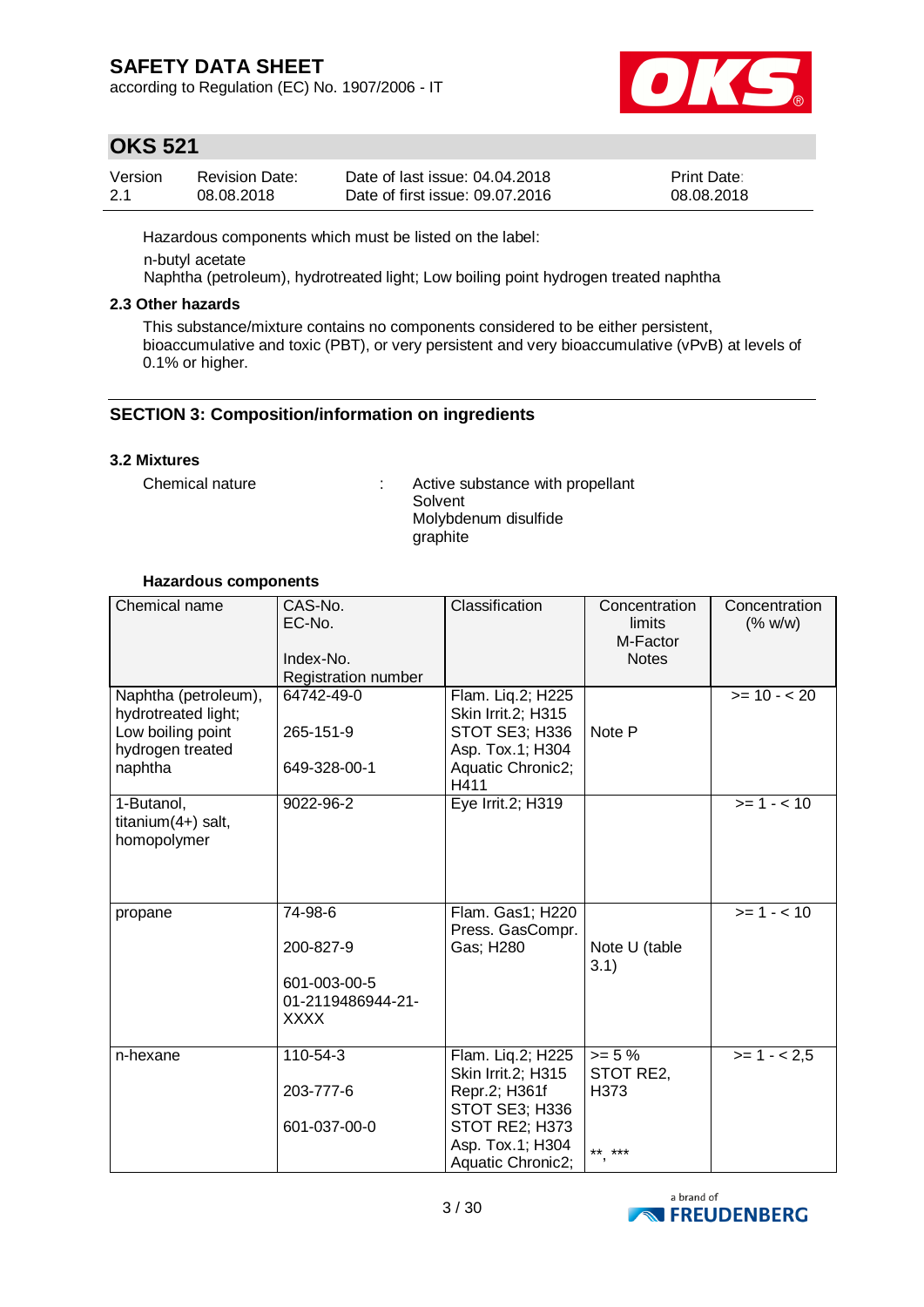according to Regulation (EC) No. 1907/2006 - IT



# **OKS 521**

| Version | <b>Revision Date:</b> | Date of last issue: 04.04.2018  | <b>Print Date:</b> |
|---------|-----------------------|---------------------------------|--------------------|
| 2.1     | 08.08.2018            | Date of first issue: 09.07.2016 | 08.08.2018         |
|         |                       |                                 |                    |

|                                              |                                  | H411                                  |                               |              |
|----------------------------------------------|----------------------------------|---------------------------------------|-------------------------------|--------------|
| Substances with a workplace exposure limit : |                                  |                                       |                               |              |
| n-butyl acetate                              | 123-86-4                         | Flam. Liq.3; H226<br>STOT SE3; H336   |                               | $>= 20 - 30$ |
|                                              | 204-658-1                        |                                       |                               |              |
|                                              | 607-025-00-1                     |                                       |                               |              |
|                                              | 01-2119485493-29-<br><b>XXXX</b> |                                       |                               |              |
|                                              |                                  |                                       |                               |              |
| molybdenum<br>disulphide                     | 1317-33-5                        |                                       |                               | $>= 10 - 20$ |
|                                              | 215-263-9                        |                                       |                               |              |
|                                              |                                  |                                       |                               |              |
|                                              |                                  |                                       |                               |              |
| butane                                       | 106-97-8                         | Flam. Gas1; H220<br>Press. GasCompr.  |                               | $>= 10 - 20$ |
|                                              | 203-448-7                        | Gas; H280                             | Note U (table                 |              |
|                                              | 601-004-00-0                     |                                       | 3.1), Note C                  |              |
|                                              |                                  |                                       |                               |              |
| dimethyl ether                               | $115 - 10 - 6$                   | Flam. Gas1; H220<br>Press.            |                               | $>= 10 - 20$ |
|                                              | 204-065-8                        | GasLiquefied gas;<br>H <sub>280</sub> | Note U (table<br>3.1)         |              |
|                                              | 603-019-00-8                     |                                       |                               |              |
|                                              | 01-2119472128-37-<br><b>XXXX</b> |                                       |                               |              |
|                                              |                                  |                                       |                               |              |
| isobutane                                    | 75-28-5                          | Flam. Gas1; H220<br>Press. GasCompr.  |                               | $>= 1 - 10$  |
|                                              | 200-857-2                        | Gas; H280                             | Note U (table<br>3.1), Note C |              |
|                                              | 601-004-00-0                     |                                       |                               |              |
|                                              | 01-2119485395-27-                |                                       |                               |              |
|                                              | XXXX                             |                                       |                               |              |
| Graphite                                     | 7782-42-5                        |                                       |                               | $>= 1 - 10$  |
|                                              | 231-955-3                        |                                       |                               |              |
|                                              |                                  |                                       |                               |              |
|                                              |                                  |                                       |                               |              |

For explanation of abbreviations see section 16.

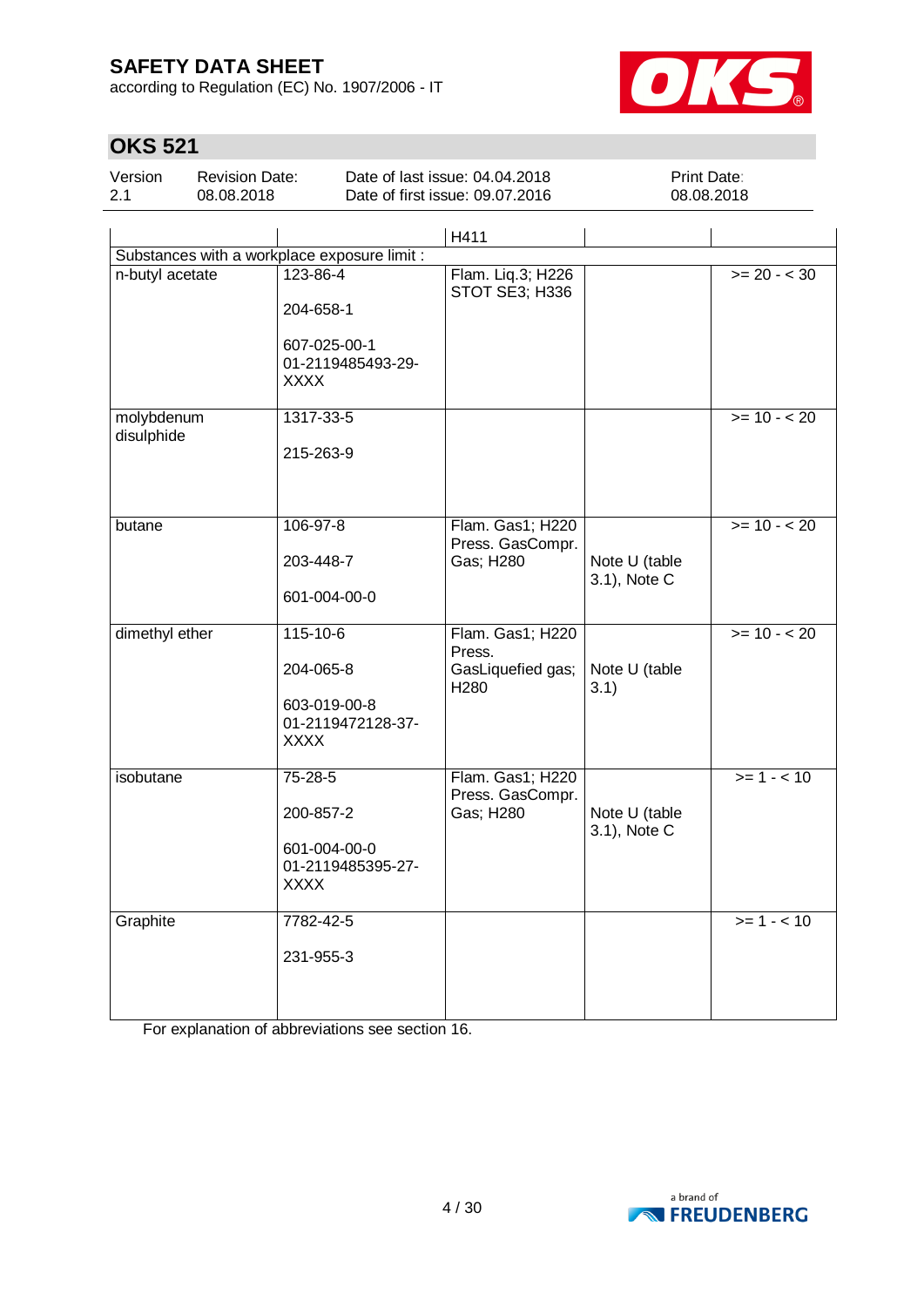according to Regulation (EC) No. 1907/2006 - IT



## **OKS 521**

| Version | <b>Revision Date:</b> | Date of last issue: 04.04.2018  | <b>Print Date:</b> |
|---------|-----------------------|---------------------------------|--------------------|
| 2.1     | 08.08.2018            | Date of first issue: 09.07.2016 | 08.08.2018         |

## **SECTION 4: First aid measures**

## **4.1 Description of first aid measures**

| If inhaled              | Call a physician or poison control centre immediately.<br>Remove person to fresh air. If signs/symptoms continue, get<br>medical attention.<br>Keep patient warm and at rest.<br>If unconscious, place in recovery position and seek medical<br>advice.<br>Keep respiratory tract clear.<br>If breathing is irregular or stopped, administer artificial<br>respiration. |
|-------------------------|-------------------------------------------------------------------------------------------------------------------------------------------------------------------------------------------------------------------------------------------------------------------------------------------------------------------------------------------------------------------------|
| In case of skin contact | Take off all contaminated clothing immediately.<br>Wash off immediately with soap and plenty of water while<br>removing all contaminated clothes and shoes.<br>Get medical attention immediately if irritation develops and<br>persists.<br>Wash clothing before reuse.<br>Thoroughly clean shoes before reuse.                                                         |
| In case of eye contact  | Rinse immediately with plenty of water, also under the eyelids,<br>for at least 10 minutes.<br>If easy to do, remove contact lens, if worn.<br>Seek medical advice.                                                                                                                                                                                                     |
| If swallowed            | Move the victim to fresh air.<br>If accidentally swallowed obtain immediate medical attention.<br>Keep respiratory tract clear.<br>Do NOT induce vomiting.<br>Rinse mouth with water.<br>Aspiration hazard if swallowed - can enter lungs and cause<br>damage.                                                                                                          |
|                         | 4.2 Most important symptoms and effects, both acute and delayed                                                                                                                                                                                                                                                                                                         |
| Symptoms                | Inhalation may provoke the following symptoms:<br>Unconsciousness<br><b>Dizziness</b><br><b>Drowsiness</b><br>Headache<br>Nausea<br><b>Tiredness</b><br>والمتقارب المتوافق والمعارض الموارد<br>$\sim$ $\sim$                                                                                                                                                            |

Skin contact may provoke the following symptoms: Erythema

Aspiration may cause pulmonary oedema and pneumonitis.



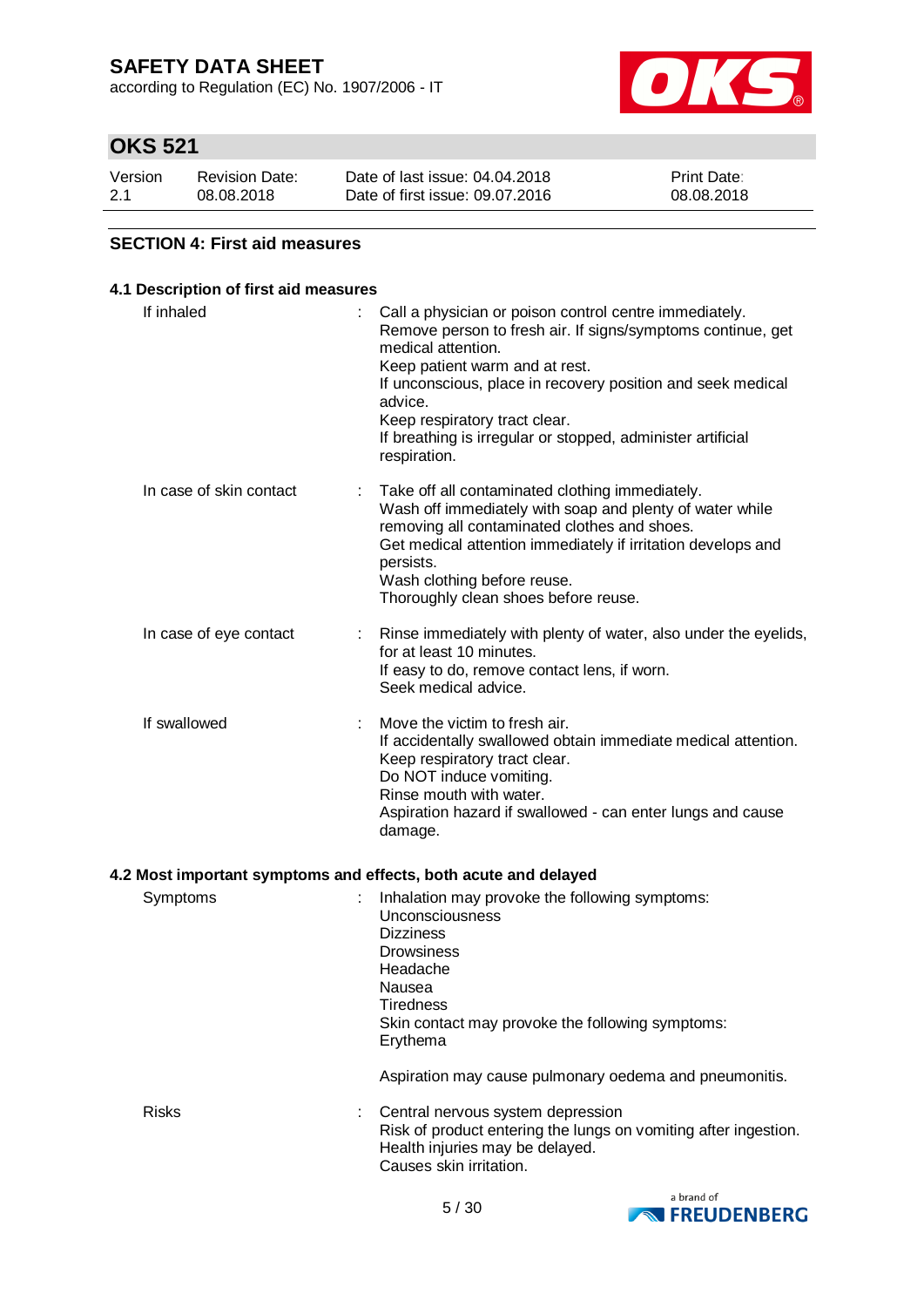according to Regulation (EC) No. 1907/2006 - IT



# **OKS 521**

| Version | <b>Revision Date:</b> | Date of last issue: 04.04.2018  | <b>Print Date:</b> |
|---------|-----------------------|---------------------------------|--------------------|
| -2.1    | 08.08.2018            | Date of first issue: 09.07.2016 | 08.08.2018         |

## **4.3 Indication of any immediate medical attention and special treatment needed**

Treatment : Treat symptomatically.

## **SECTION 5: Firefighting measures**

### **5.1 Extinguishing media**

| Suitable extinguishing media : ABC powder |                         |
|-------------------------------------------|-------------------------|
| Unsuitable extinguishing<br>media         | : High volume water jet |

### **5.2 Special hazards arising from the substance or mixture**

| Specific hazards during<br>firefighting            | Fire may cause evolution of:<br>t.<br>Carbon oxides<br>Metal oxides<br>Sulphur oxides                                                                                                                                                                            |
|----------------------------------------------------|------------------------------------------------------------------------------------------------------------------------------------------------------------------------------------------------------------------------------------------------------------------|
|                                                    | Fire Hazard<br>Do not let product enter drains.<br>Contains gas under pressure; may explode if heated.<br>Beware of vapours accumulating to form explosive<br>concentrations. Vapours can accumulate in low areas.                                               |
| 5.3 Advice for firefighters                        |                                                                                                                                                                                                                                                                  |
| Special protective equipment :<br>for firefighters | In the event of fire, wear self-contained breathing apparatus.<br>Use personal protective equipment. In the case of respirable<br>dust and/or fumes, use self-contained breathing apparatus.<br>Exposure to decomposition products may be a hazard to<br>health. |
| Further information                                | Standard procedure for chemical fires.<br>Collect contaminated fire extinguishing water separately. This<br>must not be discharged into drains.<br>Cool containers/tanks with water spray.                                                                       |

## **SECTION 6: Accidental release measures**

#### **6.1 Personal precautions, protective equipment and emergency procedures**

| Personal precautions | : Evacuate personnel to safe areas.<br>Ensure adequate ventilation.<br>Remove all sources of ignition.<br>Do not breathe vapours or spray mist.<br>Do not breathe dust/ fume/ gas/ mist/ vapours/ spray.<br>Refer to protective measures listed in sections 7 and 8. |
|----------------------|----------------------------------------------------------------------------------------------------------------------------------------------------------------------------------------------------------------------------------------------------------------------|
|                      |                                                                                                                                                                                                                                                                      |

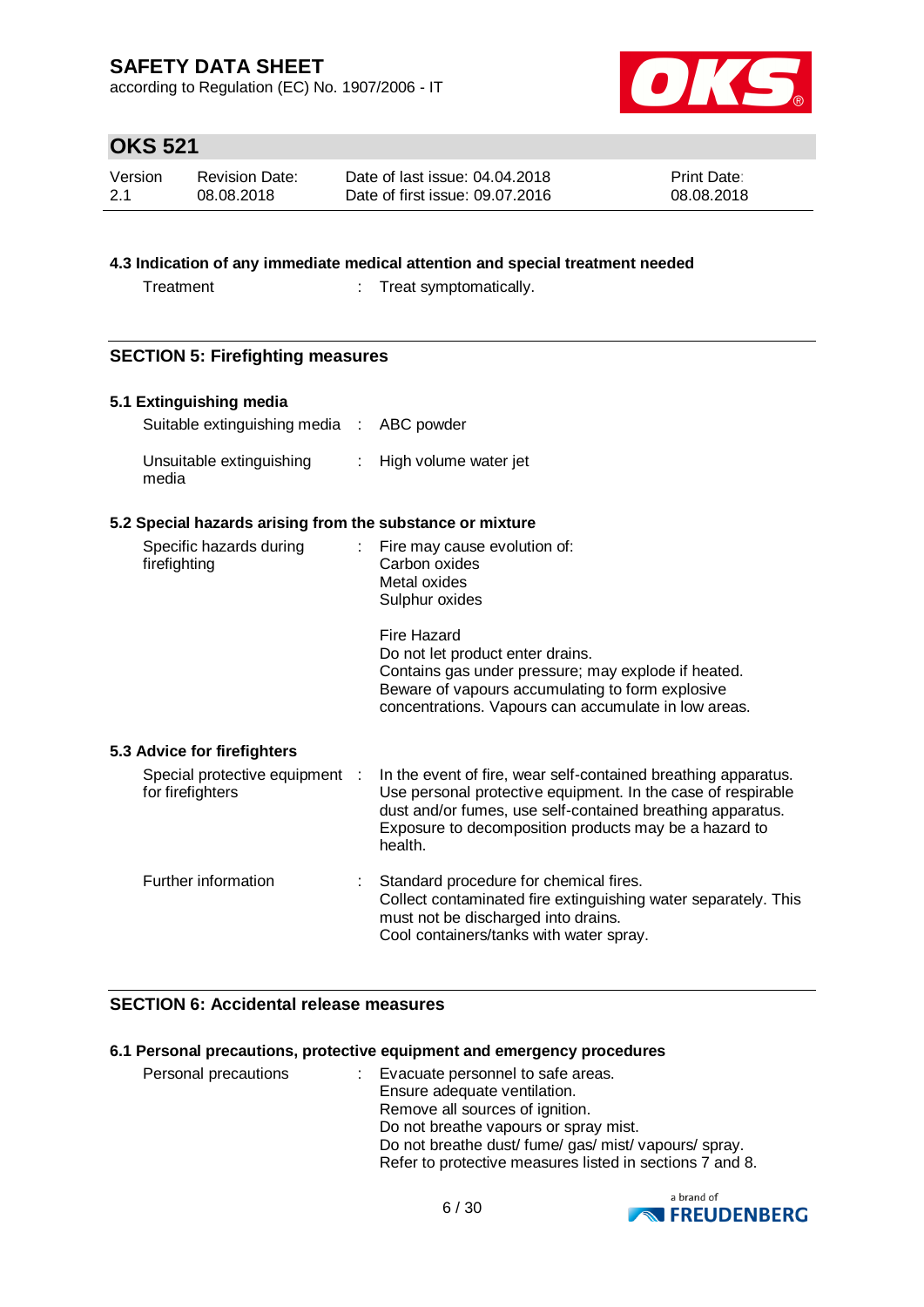according to Regulation (EC) No. 1907/2006 - IT



# **OKS 521**

| Version<br>2.1 | <b>Revision Date:</b><br>08.08.2018 |                | Date of last issue: 04.04.2018<br>Date of first issue: 09.07.2016                                                                                                                                                                                                                                                                     | Print Date:<br>08.08.2018 |
|----------------|-------------------------------------|----------------|---------------------------------------------------------------------------------------------------------------------------------------------------------------------------------------------------------------------------------------------------------------------------------------------------------------------------------------|---------------------------|
|                |                                     |                | Only qualified personnel equipped with suitable protective<br>equipment may intervene.                                                                                                                                                                                                                                                |                           |
|                | 6.2 Environmental precautions       |                |                                                                                                                                                                                                                                                                                                                                       |                           |
|                | Environmental precautions           | $\mathbb{R}^n$ | Do not allow contact with soil, surface or ground water.<br>Prevent further leakage or spillage if safe to do so.<br>If the product contaminates rivers and lakes or drains inform<br>respective authorities.                                                                                                                         |                           |
|                |                                     |                | 6.3 Methods and material for containment and cleaning up                                                                                                                                                                                                                                                                              |                           |
|                | Methods for cleaning up             |                | : Contain spillage, and then collect with non-combustible<br>absorbent material, (e.g. sand, earth, diatomaceous earth,<br>vermiculite) and place in container for disposal according to<br>local / national regulations (see section 13).<br>Keep in suitable, closed containers for disposal.<br>Non-sparking tools should be used. |                           |

## **6.4 Reference to other sections**

For personal protection see section 8.

## **SECTION 7: Handling and storage**

### **7.1 Precautions for safe handling**

| Advice on safe handling | : Do not use in areas without adequate ventilation.<br>Do not breathe vapours or spray mist.<br>In case of insufficient ventilation, wear suitable respiratory<br>equipment.<br>Avoid exposure - obtain special instructions before use.<br>Avoid contact with skin and eyes.<br>For personal protection see section 8.<br>Keep away from fire, sparks and heated surfaces.<br>Smoking, eating and drinking should be prohibited in the<br>application area.<br>Wash hands and face before breaks and immediately after<br>handling the product.<br>Do not get in eyes or mouth or on skin.<br>Do not get on skin or clothing.<br>Do not ingest.<br>Do not use sparking tools.<br>These safety instructions also apply to empty packaging which<br>may still contain product residues.<br>Pressurized container: protect from sunlight and do not<br>expose to temperatures exceeding 50 °C. Do not pierce or<br>burn, even after use. |
|-------------------------|----------------------------------------------------------------------------------------------------------------------------------------------------------------------------------------------------------------------------------------------------------------------------------------------------------------------------------------------------------------------------------------------------------------------------------------------------------------------------------------------------------------------------------------------------------------------------------------------------------------------------------------------------------------------------------------------------------------------------------------------------------------------------------------------------------------------------------------------------------------------------------------------------------------------------------------|
| Hygiene measures        | Wash face, hands and any exposed skin thoroughly after<br>handling.                                                                                                                                                                                                                                                                                                                                                                                                                                                                                                                                                                                                                                                                                                                                                                                                                                                                    |

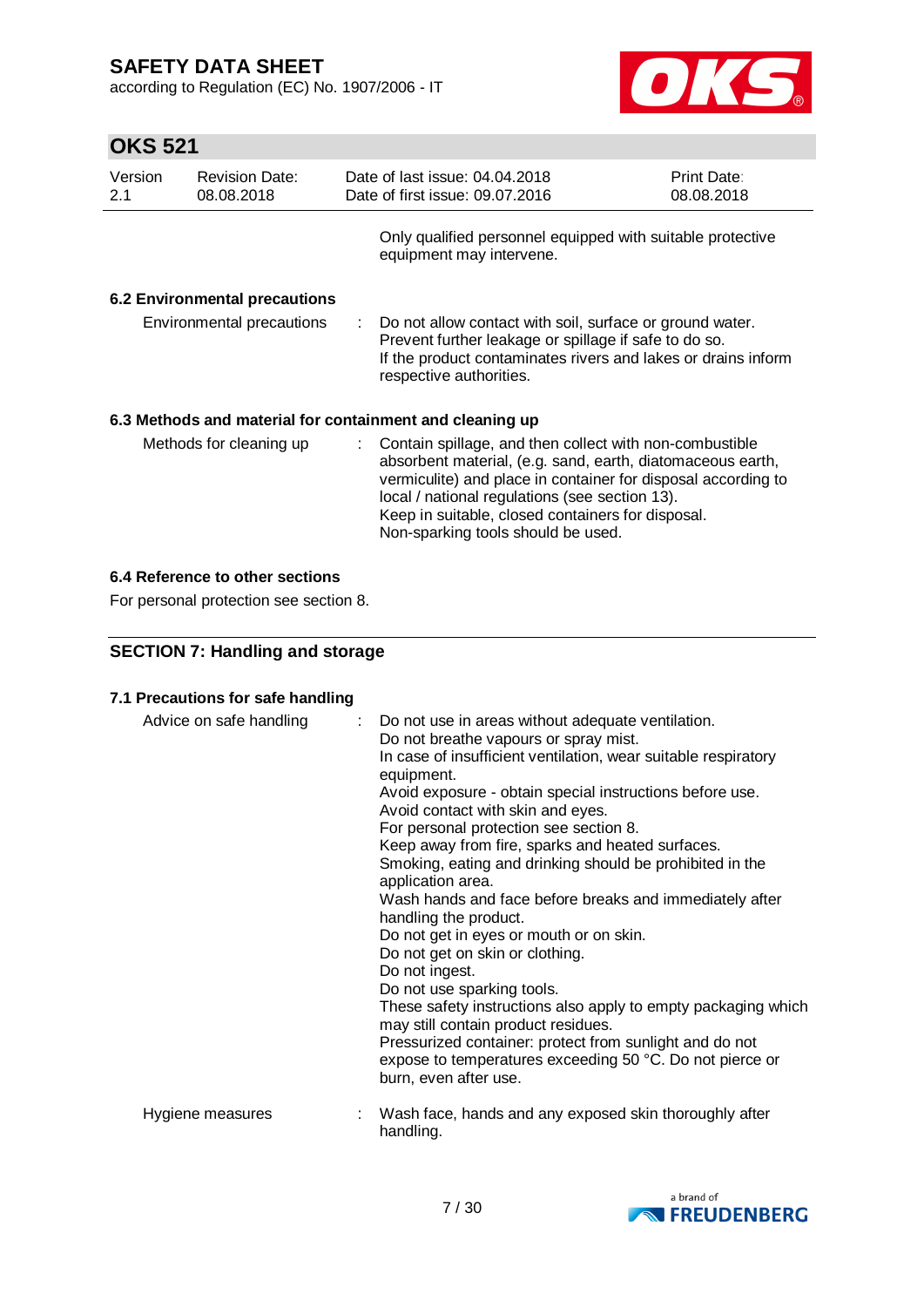according to Regulation (EC) No. 1907/2006 - IT



## **OKS 521**

| Version | Revision Date: | Date of last issue: 04.04.2018  | <b>Print Date:</b> |
|---------|----------------|---------------------------------|--------------------|
| -2.1    | 08.08.2018     | Date of first issue: 09.07.2016 | 08.08.2018         |

### **7.2 Conditions for safe storage, including any incompatibilities**

| Requirements for storage<br>areas and containers | ÷. | BEWARE: Aerosol is pressurized. Keep away from direct sun<br>exposure and temperatures over 50 °C. Do not open by force<br>or throw into fire even after use. Do not spray on flames or<br>red-hot objects. Store in accordance with the particular<br>national regulations. |
|--------------------------------------------------|----|------------------------------------------------------------------------------------------------------------------------------------------------------------------------------------------------------------------------------------------------------------------------------|
| 7.3 Specific end use(s)                          |    |                                                                                                                                                                                                                                                                              |
| Specific use(s)                                  |    | Consult the technical guidelines for the use of this<br>substance/mixture.                                                                                                                                                                                                   |

## **SECTION 8: Exposure controls/personal protection**

#### **8.1 Control parameters**

### **Occupational Exposure Limits**

| Components          | CAS-No.    | Value type (Form<br>of exposure) | Control parameters | <b>Basis</b>       |
|---------------------|------------|----------------------------------|--------------------|--------------------|
| dimethyl ether      | 115-10-6   | TWA                              | 1.000 ppm          | 2000/39/EC         |
|                     |            |                                  | 1.920 mg/m3        | $(2000-06-16)$     |
| Further information | Indicative |                                  |                    |                    |
|                     |            | <b>TWA</b>                       | 1.000 ppm          | <b>IT OEL</b>      |
|                     |            |                                  | 1.920 mg/m3        | (2009-08-05)       |
| n-hexane            | 110-54-3   | <b>TWA</b>                       | 20 ppm             | 2006/15/EC         |
|                     |            |                                  | 72 mg/m3           | $(2006 - 02 - 09)$ |
| Further information | Indicative |                                  |                    |                    |
|                     |            | <b>TWA</b>                       | 20 ppm             | <b>IT OEL</b>      |
|                     |            |                                  | 72 mg/m3           | (2008-02-26)       |

### **Derived No Effect Level (DNEL) according to Regulation (EC) No. 1907/2006:**

| Substance name                                                                                  | End Use        | Exposure routes | Potential health<br>effects   | Value       |
|-------------------------------------------------------------------------------------------------|----------------|-----------------|-------------------------------|-------------|
| n-butyl acetate                                                                                 | <b>Workers</b> | Inhalation      | Long-term systemic<br>effects | 300 mg/m3   |
|                                                                                                 | <b>Workers</b> | Inhalation      | Acute systemic<br>effects     | 600 mg/m3   |
|                                                                                                 | Workers        | Dermal          | Long-term local<br>effects    | 11 $mg/cm2$ |
| Naphtha (petroleum),<br>hydrotreated light;<br>Low boiling point<br>hydrogen treated<br>naphtha | <b>Workers</b> | Inhalation      | Long-term systemic<br>effects | 1300 mg/m3  |
|                                                                                                 | Workers        | Inhalation      | Long-term local<br>effects    | 840 mg/m3   |
|                                                                                                 | <b>Workers</b> | Inhalation      | Acute local effects           | 1100 mg/m3  |
| dimethyl ether                                                                                  | Workers        | Inhalation      | Long-term exposure            | 1894 mg/m3  |

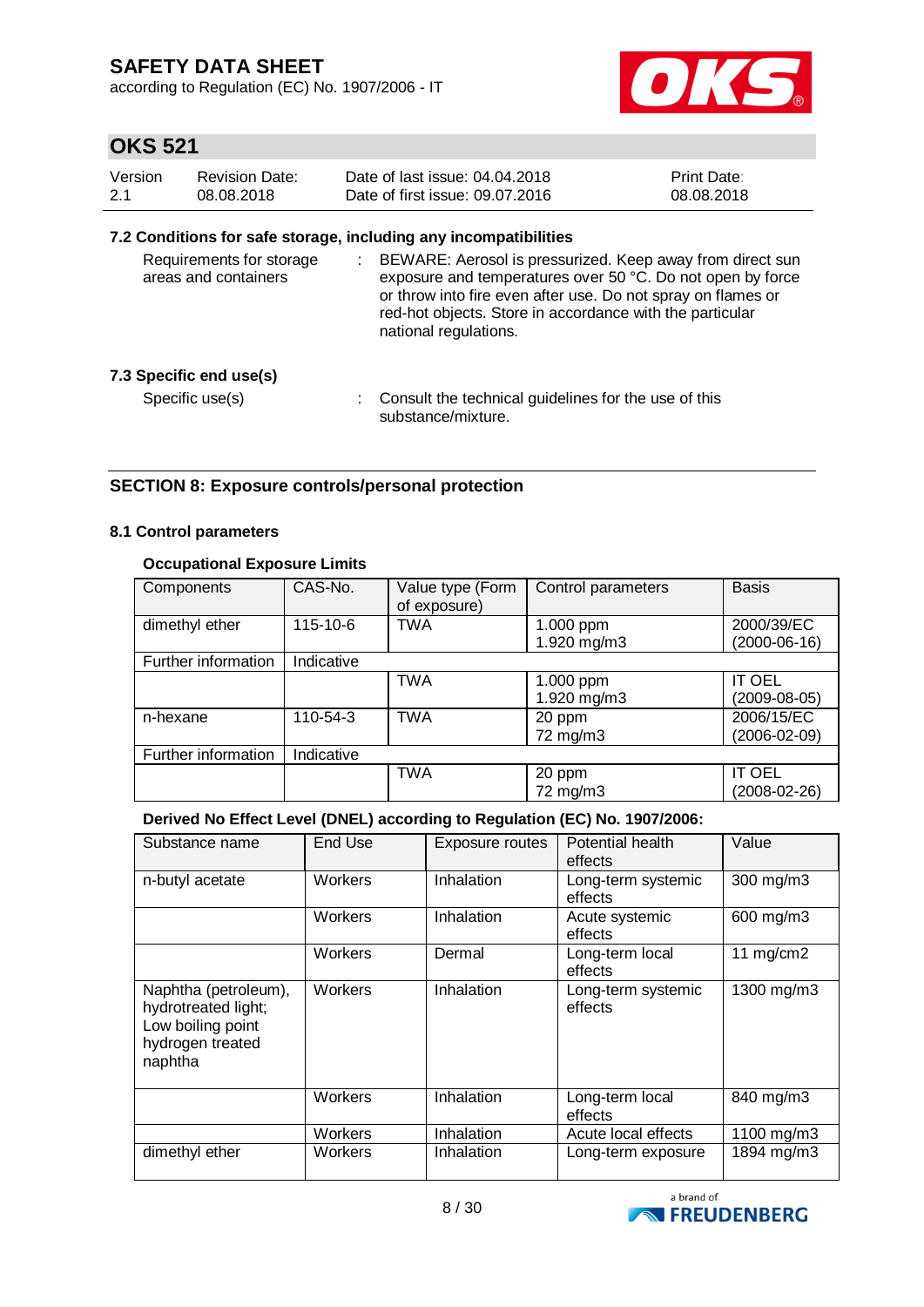according to Regulation (EC) No. 1907/2006 - IT



## **OKS 521**

| Version | Revision Date: | Date of last issue: 04.04.2018  | <b>Print Date:</b> |
|---------|----------------|---------------------------------|--------------------|
| -2.1    | 08.08.2018     | Date of first issue: 09.07.2016 | 08.08.2018         |
|         |                |                                 |                    |

| n-hexane | Workers | Inhalation   | Long-term systemic<br>effects | 75 ma/m3 |
|----------|---------|--------------|-------------------------------|----------|
|          | Workers | Skin contact | Long-term systemic<br>effects | 11 mg/kg |

### **Predicted No Effect Concentration (PNEC) according to Regulation (EC) No. 1907/2006:**

| Substance name  | <b>Environmental Compartment</b>   | Value         |
|-----------------|------------------------------------|---------------|
| n-butyl acetate | Fresh water                        | $0,18$ mg/l   |
|                 |                                    |               |
|                 | Marine water                       | $0,018$ mg/l  |
|                 | Microbiological Activity in Sewage | 35,6 mg/l     |
|                 | <b>Treatment Systems</b>           |               |
|                 | Fresh water sediment               | 0,981 mg/kg   |
|                 | Marine sediment                    | 0,0981 mg/kg  |
|                 | Soil                               | $0,09$ mg/kg  |
| dimethyl ether  | Fresh water                        | $0,155$ mg/l  |
|                 |                                    |               |
|                 | Marine water                       | $0,016$ mg/l  |
|                 | Sewage treatment plant             | 160 mg/l      |
|                 | Fresh water sediment               | 0,681 mg/kg   |
|                 | Marine sediment                    | 0,069 mg/kg   |
|                 | Soil                               | $0,045$ mg/kg |

#### **8.2 Exposure controls**

### **Engineering measures**

Use only in an area equipped with explosion proof exhaust ventilation. Handle only in a place equipped with local exhaust (or other appropriate exhaust).

| Personal protective equipment                   |  |                                                                                                                                                                                                                                                                                                                                       |  |
|-------------------------------------------------|--|---------------------------------------------------------------------------------------------------------------------------------------------------------------------------------------------------------------------------------------------------------------------------------------------------------------------------------------|--|
| Eye protection                                  |  | Safety glasses with side-shields conforming to EN166                                                                                                                                                                                                                                                                                  |  |
| Hand protection<br>Material<br>Protective index |  | butyl-rubber<br>Class 1                                                                                                                                                                                                                                                                                                               |  |
| Remarks                                         |  | Wear protective gloves. The selected protective gloves have<br>to satisfy the specifications of EU Directive 89/686/EEC and<br>the standard EN 374 derived from it. The break through time<br>depends amongst other things on the material, the thickness<br>and the type of glove and therefore has to be measured for<br>each case. |  |
| Respiratory protection                          |  | Use respiratory protection unless adequate local exhaust<br>ventilation is provided or exposure assessment demonstrates<br>that exposures are within recommended exposure guidelines.<br>Short term only                                                                                                                              |  |
| Filter type                                     |  | Filter type A-P                                                                                                                                                                                                                                                                                                                       |  |
| Protective measures                             |  | The type of protective equipment must be selected according<br>to the concentration and amount of the dangerous substance<br>at the specific workplace.                                                                                                                                                                               |  |

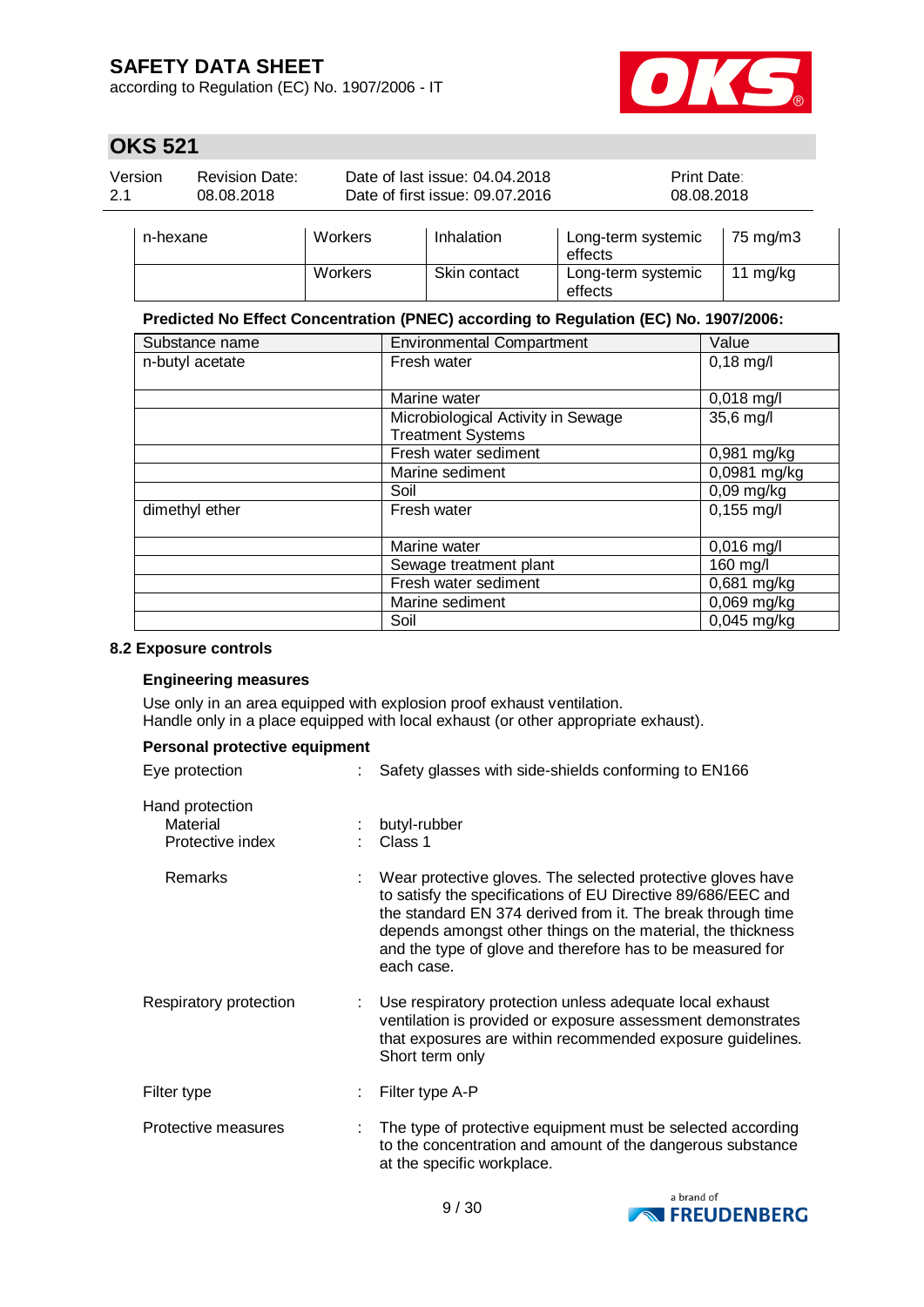according to Regulation (EC) No. 1907/2006 - IT



# **OKS 521**

| Version | Revision Date: | Date of last issue: 04.04.2018  | <b>Print Date:</b> |
|---------|----------------|---------------------------------|--------------------|
| $-2.1$  | 08.08.2018     | Date of first issue: 09.07.2016 | 08.08.2018         |

Choose body protection in relation to its type, to the concentration and amount of dangerous substances, and to the specific work-place.

## **SECTION 9: Physical and chemical properties**

| 9.1 Information on basic physical and chemical properties |                             |                                 |  |  |  |
|-----------------------------------------------------------|-----------------------------|---------------------------------|--|--|--|
| Appearance                                                | ÷                           | aerosol                         |  |  |  |
| Colour                                                    | t                           | black                           |  |  |  |
| Odour                                                     | ÷.                          | characteristic                  |  |  |  |
| <b>Odour Threshold</b>                                    | ÷.                          | No data available               |  |  |  |
|                                                           |                             |                                 |  |  |  |
| pH                                                        | ÷                           | Not applicable                  |  |  |  |
| Melting point/range                                       | ÷.                          | No data available               |  |  |  |
| Boiling point/boiling range                               | $\mathcal{L}_{\mathcal{A}}$ | $-161,0 °C$<br>(1.013 hPa)      |  |  |  |
| Flash point                                               | ÷                           | $-60 °C$<br>Method: Abel-Pensky |  |  |  |
| Evaporation rate                                          | ÷.                          | No data available               |  |  |  |
| Flammability (solid, gas)                                 | ÷.                          | Extremely flammable aerosol.    |  |  |  |
| Upper explosion limit                                     | ÷                           | 18,6 %(V)                       |  |  |  |
| Lower explosion limit                                     | t.                          | $1,1\%$ (V)                     |  |  |  |
| Vapour pressure                                           | t.                          | 4.600 hPa (20 °C)               |  |  |  |
| Relative vapour density                                   | ÷.                          | No data available               |  |  |  |
| Density                                                   |                             | 0,79 g/cm3<br>(20 °C)           |  |  |  |
| <b>Bulk density</b>                                       |                             | No data available               |  |  |  |
| Solubility(ies)<br>Water solubility                       | ÷                           | insoluble                       |  |  |  |
| Solubility in other solvents                              | $\mathcal{L}$               | No data available               |  |  |  |

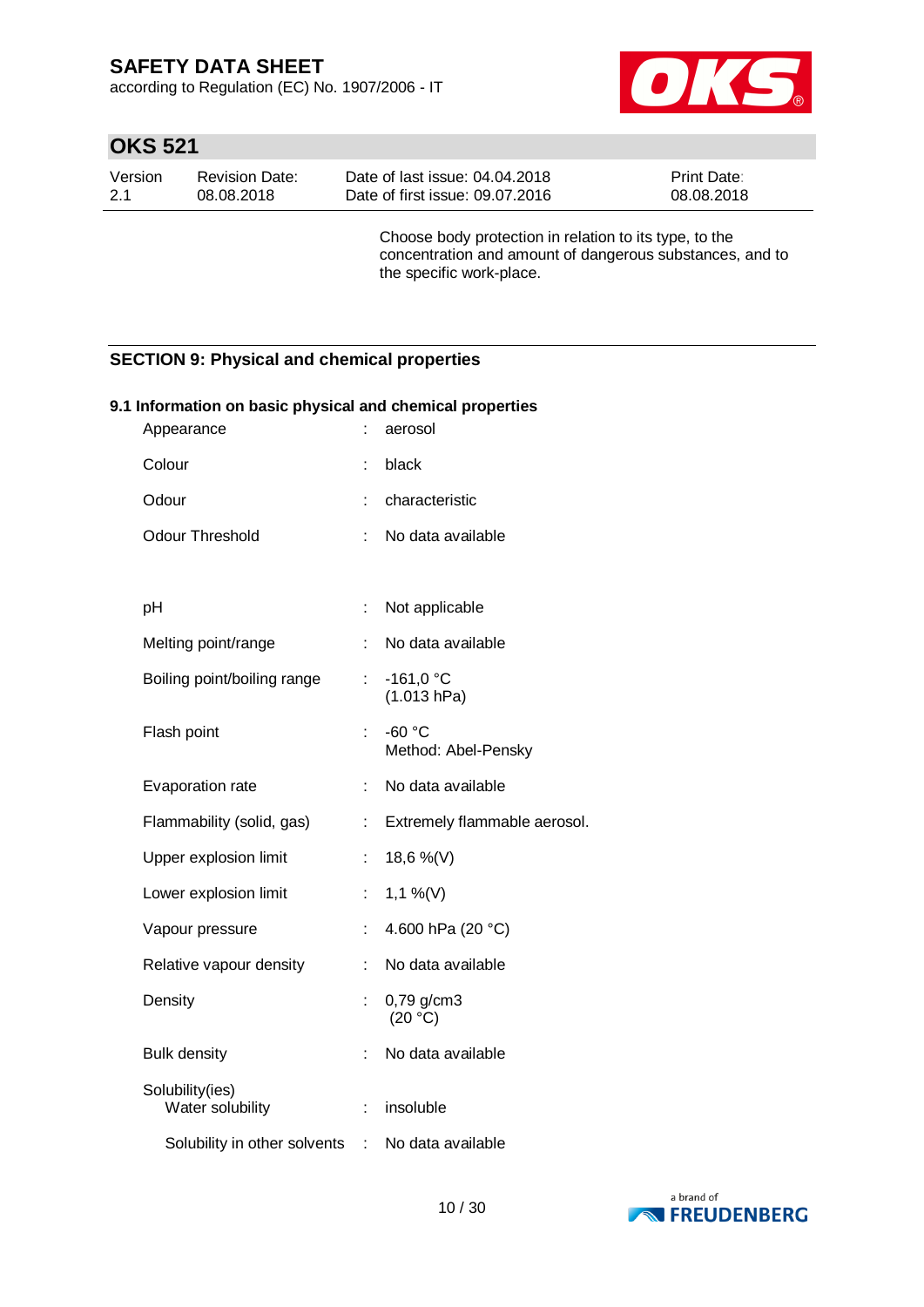according to Regulation (EC) No. 1907/2006 - IT



## **OKS 521**

| Version<br>2.1 |               | <b>Revision Date:</b><br>08.08.2018        |    | Date of last issue: 04.04.2018<br>Date of first issue: 09.07.2016 | Print Date:<br>08.08.2018 |
|----------------|---------------|--------------------------------------------|----|-------------------------------------------------------------------|---------------------------|
|                | octanol/water | Partition coefficient: n-                  | ÷. | No data available                                                 |                           |
|                |               | Auto-ignition temperature                  | ÷  | No data available                                                 |                           |
|                |               | Decomposition temperature                  | ÷  | No data available                                                 |                           |
|                | Viscosity     | Viscosity, dynamic                         | ÷  | No data available                                                 |                           |
|                |               | Viscosity, kinematic                       | ÷  | $<$ 20,5 mm2/s (40 °C)                                            |                           |
|                |               | <b>Explosive properties</b>                |    | Not explosive                                                     |                           |
|                |               | Oxidizing properties                       | ÷  | No data available                                                 |                           |
|                |               | 9.2 Other information<br>Sublimation point | ÷  | No data available                                                 |                           |
|                |               | Metal corrosion rate                       |    | Not corrosive to metals                                           |                           |
|                | Self-ignition |                                            |    | No data available                                                 |                           |

## **SECTION 10: Stability and reactivity**

#### **10.1 Reactivity**

No hazards to be specially mentioned.

### **10.2 Chemical stability**

Stable under normal conditions.

### **10.3 Possibility of hazardous reactions**

| Hazardous reactions |  | No dangerous reaction known under conditions of normal use. |
|---------------------|--|-------------------------------------------------------------|
|---------------------|--|-------------------------------------------------------------|

### **10.4 Conditions to avoid**

Conditions to avoid : Heat, flames and sparks.

### **10.5 Incompatible materials**

Materials to avoid : Oxidizing agents

## **10.6 Hazardous decomposition products**

No decomposition if stored and applied as directed.

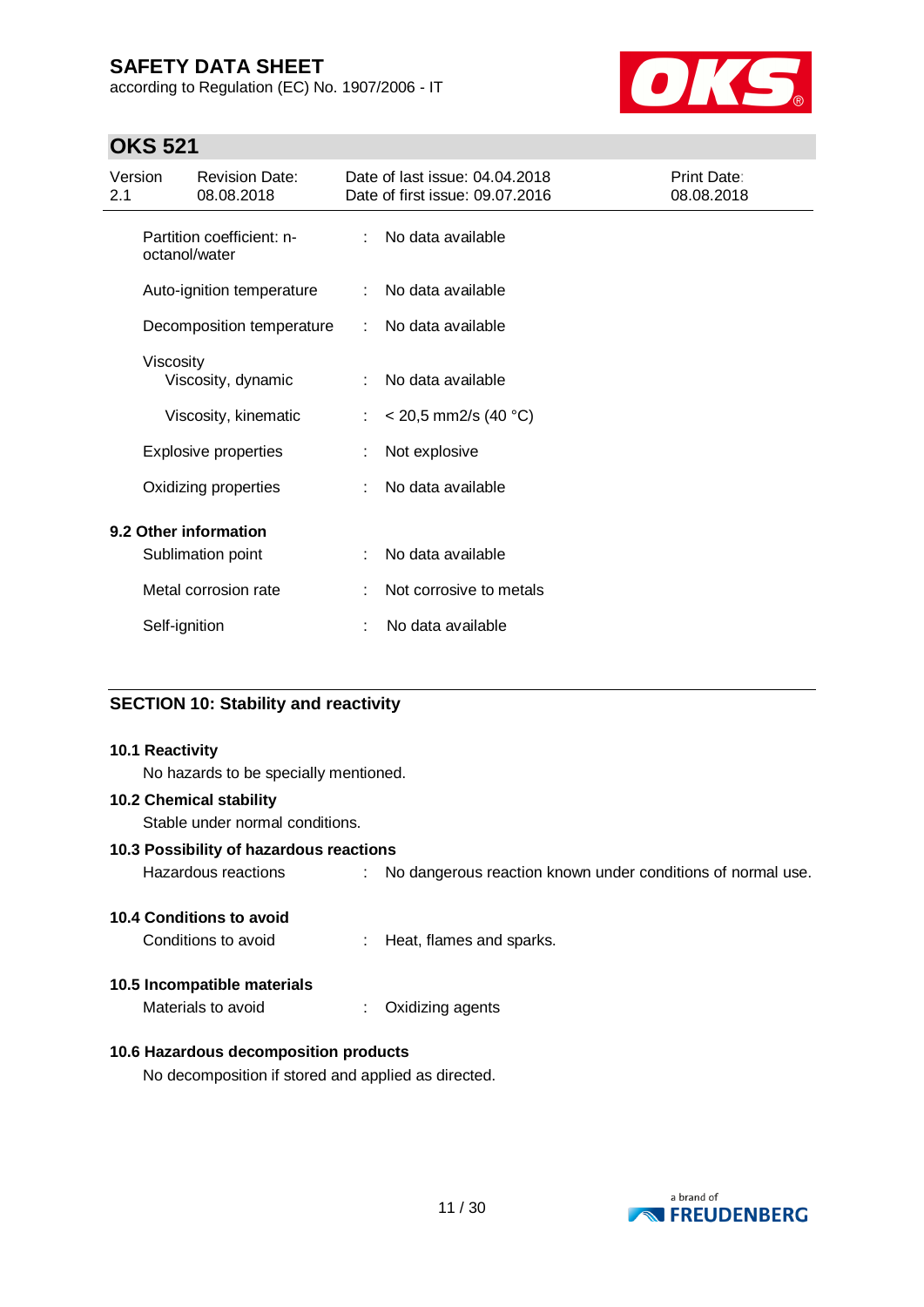according to Regulation (EC) No. 1907/2006 - IT



## **OKS 521**

| Version | <b>Revision Date:</b> | Date of last issue: 04.04.2018  | <b>Print Date:</b> |
|---------|-----------------------|---------------------------------|--------------------|
| 2.1     | 08.08.2018            | Date of first issue: 09.07.2016 | 08.08.2018         |

## **SECTION 11: Toxicological information**

#### **11.1 Information on toxicological effects**

| 1 Information on toxicological effects |    |                                                                                                                                                                            |  |  |
|----------------------------------------|----|----------------------------------------------------------------------------------------------------------------------------------------------------------------------------|--|--|
| <b>Acute toxicity</b>                  |    |                                                                                                                                                                            |  |  |
| <b>Product:</b><br>Acute oral toxicity | ÷  | Remarks: Effects due to ingestion may include:                                                                                                                             |  |  |
|                                        |    | Symptoms: Central nervous system depression                                                                                                                                |  |  |
| Acute inhalation toxicity              | ÷  | Remarks: Respiration of solvent vapour may cause dizziness.                                                                                                                |  |  |
|                                        |    | Symptoms: Inhalation may provoke the following symptoms:,<br>Respiratory disorder, Dizziness, Drowsiness, Vomiting,<br>Fatigue, Vertigo, Central nervous system depression |  |  |
| Acute dermal toxicity                  | t. | Symptoms: Redness, Local irritation                                                                                                                                        |  |  |
| Components:                            |    |                                                                                                                                                                            |  |  |
|                                        |    | Naphtha (petroleum), hydrotreated light; Low boiling point hydrogen treated naphtha:                                                                                       |  |  |
| Acute oral toxicity                    |    | LD50 (Rat): $> 5.000$ mg/kg<br>Method: OECD Test Guideline 401<br>GLP: yes                                                                                                 |  |  |
| Acute inhalation toxicity              | ÷  | LC50 (Rat): > 25,2 mg/l<br>Exposure time: 4 h<br>Test atmosphere: vapour<br>Assessment: The substance or mixture has no acute<br>inhalation toxicity                       |  |  |
| Acute dermal toxicity                  |    | LD50 (Rabbit): $> 2.000$ mg/kg<br>Method: OECD Test Guideline 402<br>GLP: yes<br>Assessment: The substance or mixture has no acute dermal<br>toxicity                      |  |  |
| n-hexane:                              |    |                                                                                                                                                                            |  |  |
| Acute oral toxicity                    |    | LD50 (Rat): > 5.000 mg/kg<br>Method: OECD Test Guideline 401                                                                                                               |  |  |
| Acute inhalation toxicity              | t. | LC50 (Rat): 259,35 mg/l<br>Exposure time: 4 h                                                                                                                              |  |  |

Acute dermal toxicity : LD50 (Rabbit): 3.350 mg/kg Method: OECD Test Guideline 402 Assessment: The substance or mixture has no acute dermal toxicity

Test atmosphere: vapour

Method: OECD Test Guideline 403

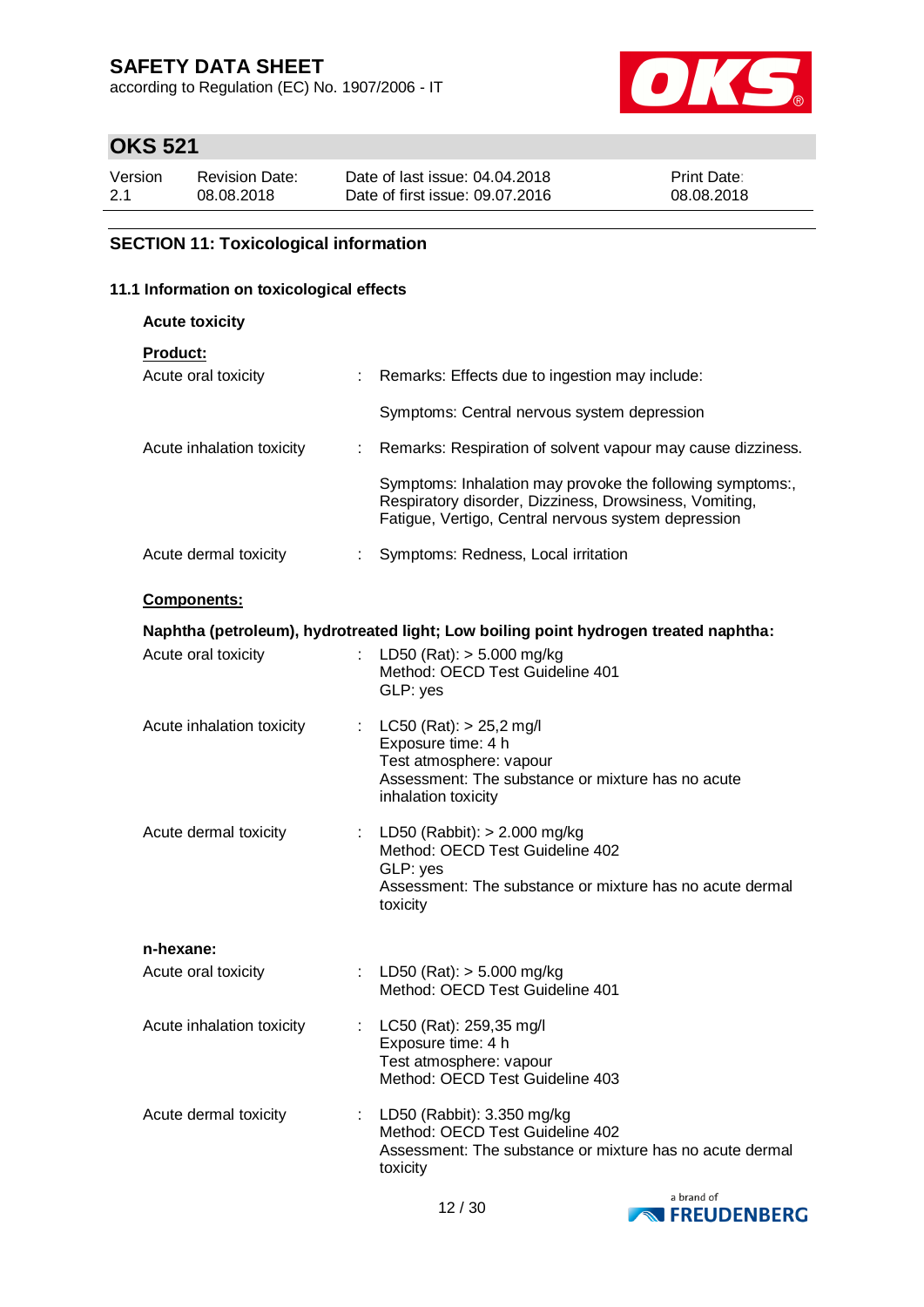according to Regulation (EC) No. 1907/2006 - IT



# **OKS 521**

| UNJ JZ I                  |                                     |    |                                                                                                                                                                                                       |                           |
|---------------------------|-------------------------------------|----|-------------------------------------------------------------------------------------------------------------------------------------------------------------------------------------------------------|---------------------------|
| Version<br>2.1            | <b>Revision Date:</b><br>08.08.2018 |    | Date of last issue: 04.04.2018<br>Date of first issue: 09.07.2016                                                                                                                                     | Print Date:<br>08.08.2018 |
|                           |                                     |    |                                                                                                                                                                                                       |                           |
|                           | n-butyl acetate:                    |    |                                                                                                                                                                                                       |                           |
|                           | Acute oral toxicity                 | t. | LD50 (Rat): 10.768 mg/kg                                                                                                                                                                              |                           |
| Acute inhalation toxicity |                                     | ÷. | $LC50$ (Rat): $> 21$ mg/l<br>Exposure time: 4 h<br>Test atmosphere: vapour<br>Method: OECD Test Guideline 403<br>GLP: yes<br>Assessment: The substance or mixture has no acute<br>inhalation toxicity |                           |
|                           | Acute dermal toxicity               |    | : LD50 (Rabbit): $> 17.600$ mg/kg                                                                                                                                                                     |                           |
|                           | molybdenum disulphide:              |    |                                                                                                                                                                                                       |                           |
|                           | Acute oral toxicity                 | ÷. | LD50 (Rat): $> 5.000$ mg/kg                                                                                                                                                                           |                           |
|                           | Acute dermal toxicity               |    | LD50 (Rat): > 16.000 mg/kg                                                                                                                                                                            |                           |
| butane:                   |                                     |    |                                                                                                                                                                                                       |                           |
|                           | Acute inhalation toxicity           |    | LC50 (Rat): 658 mg/l<br>Exposure time: 4 h<br>Test atmosphere: gas                                                                                                                                    |                           |
|                           | dimethyl ether:                     |    |                                                                                                                                                                                                       |                           |
|                           | Acute inhalation toxicity           |    | : LC50 (Rat): 309 mg/l<br>Exposure time: 4 h<br>Test atmosphere: gas                                                                                                                                  |                           |
|                           | isobutane:                          |    |                                                                                                                                                                                                       |                           |
|                           | Acute inhalation toxicity           |    | LC50 (Rat): 658 mg/l<br>Exposure time: 4 h<br>Test atmosphere: gas                                                                                                                                    |                           |
|                           | <b>Skin corrosion/irritation</b>    |    |                                                                                                                                                                                                       |                           |

## **Product:**

Remarks: Irritating to skin.

### **Components:**

### **Naphtha (petroleum), hydrotreated light; Low boiling point hydrogen treated naphtha:**

Species: Rabbit Assessment: Irritating to skin. Method: OECD Test Guideline 404 Result: Irritating to skin. GLP: yes

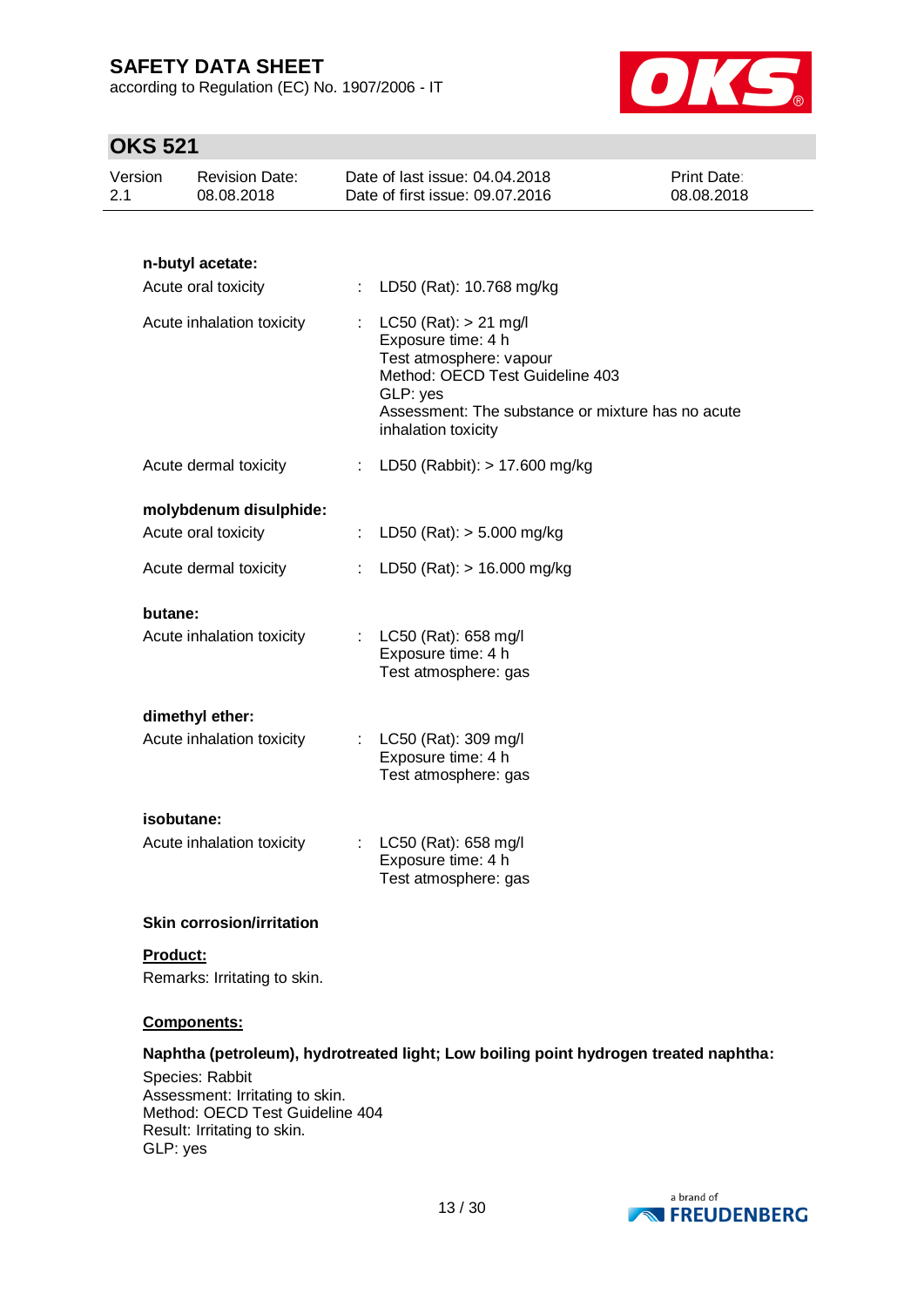according to Regulation (EC) No. 1907/2006 - IT



## **OKS 521**

| Version | <b>Revision Date:</b> | Date of last issue: 04.04.2018  | <b>Print Date:</b> |
|---------|-----------------------|---------------------------------|--------------------|
| -2.1    | 08.08.2018            | Date of first issue: 09.07.2016 | 08.08.2018         |

#### **n-hexane:**

Species: Rabbit Assessment: Irritating to skin. Method: OECD Test Guideline 404 Result: Irritating to skin.

#### **n-butyl acetate:**

Species: Rabbit Assessment: No skin irritation Method: OECD Test Guideline 404 Result: Repeated exposure may cause skin dryness or cracking.

#### **molybdenum disulphide:**

Assessment: No skin irritation Result: No skin irritation

### **dimethyl ether:**

Assessment: No skin irritation Result: No skin irritation

#### **Serious eye damage/eye irritation**

**Product:**

Result: Eye irritation

Remarks: Irritating to eyes.

### **Components:**

### **Naphtha (petroleum), hydrotreated light; Low boiling point hydrogen treated naphtha:**

Species: Rabbit Assessment: No eye irritation Method: OECD Test Guideline 405 Result: No eye irritation GLP: yes

### **1-Butanol, titanium(4+) salt, homopolymer:**

Result: Eye irritation

#### **n-hexane:**

Species: Rabbit Assessment: No eye irritation Method: OECD Test Guideline 405 Result: No eye irritation

### **n-butyl acetate:**

Species: Rabbit

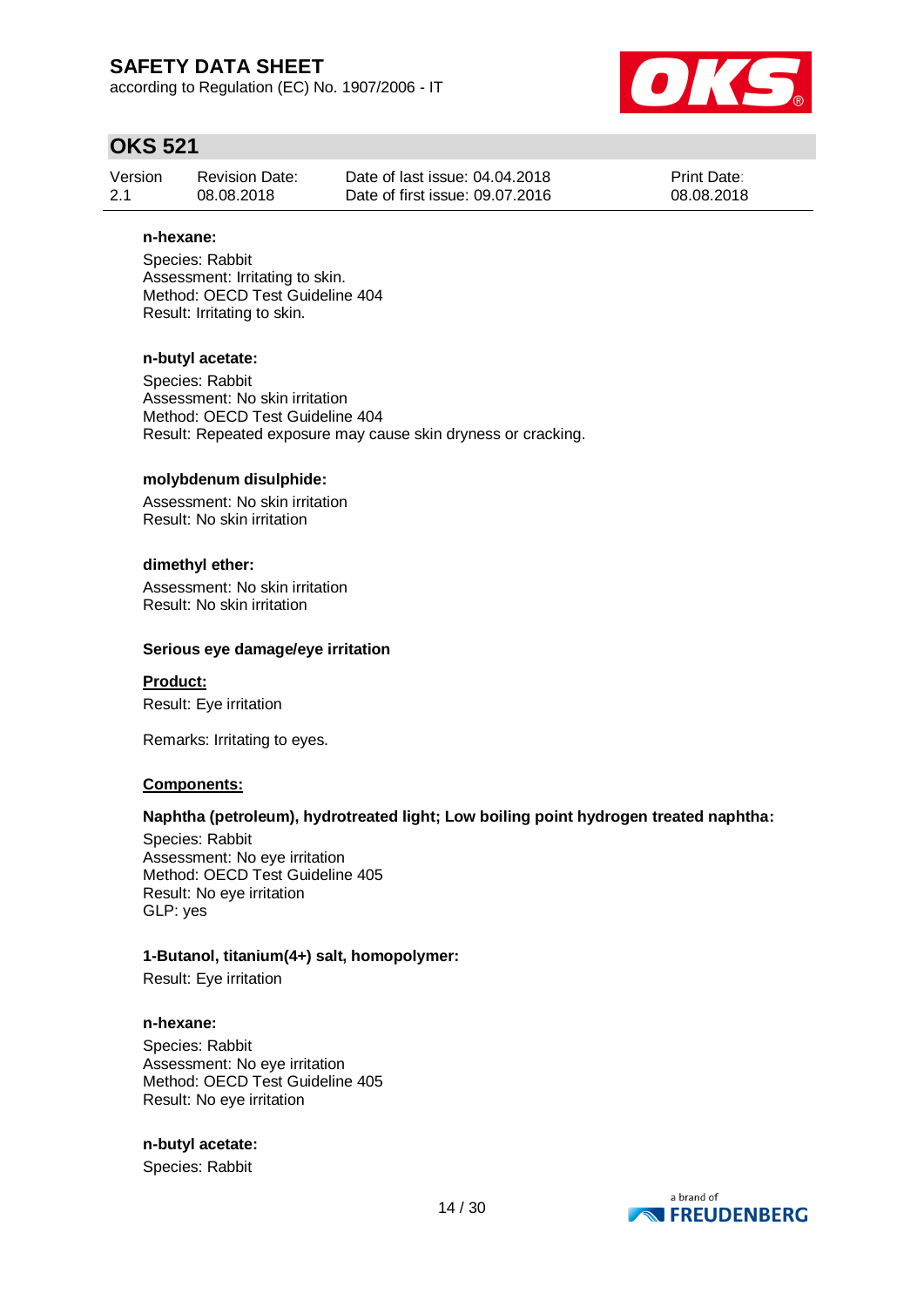according to Regulation (EC) No. 1907/2006 - IT



## **OKS 521**

| Version | <b>Revision Date:</b> | Date of last issue: 04.04.2018  | <b>Print Date:</b> |
|---------|-----------------------|---------------------------------|--------------------|
| 2.1     | 08.08.2018            | Date of first issue: 09.07.2016 | 08.08.2018         |

Assessment: No eye irritation Method: OECD Test Guideline 405 Result: No eye irritation GLP: yes

### **molybdenum disulphide:**

Assessment: No eye irritation Result: No eye irritation

#### **dimethyl ether:**

Assessment: No eye irritation Result: No eye irritation

#### **Respiratory or skin sensitisation**

#### **Product:**

Remarks: This information is not available.

#### **Components:**

## **Naphtha (petroleum), hydrotreated light; Low boiling point hydrogen treated naphtha:**

Test Type: Buehler Test Species: Guinea pig Assessment: Does not cause skin sensitisation. Method: OECD Test Guideline 406 Result: Does not cause skin sensitisation. GLP: yes

#### **n-hexane:**

Species: Mouse Assessment: Does not cause skin sensitisation. Result: Does not cause skin sensitisation.

#### **n-butyl acetate:**

Test Type: Maximisation Test Exposure routes: Dermal Species: Guinea pig Assessment: Does not cause skin sensitisation. Method: OECD Test Guideline 406 Result: Does not cause skin sensitisation.

#### **molybdenum disulphide:**

Assessment: Does not cause skin sensitisation. Result: Does not cause skin sensitisation.

### **dimethyl ether:**

Assessment: Does not cause skin sensitisation.

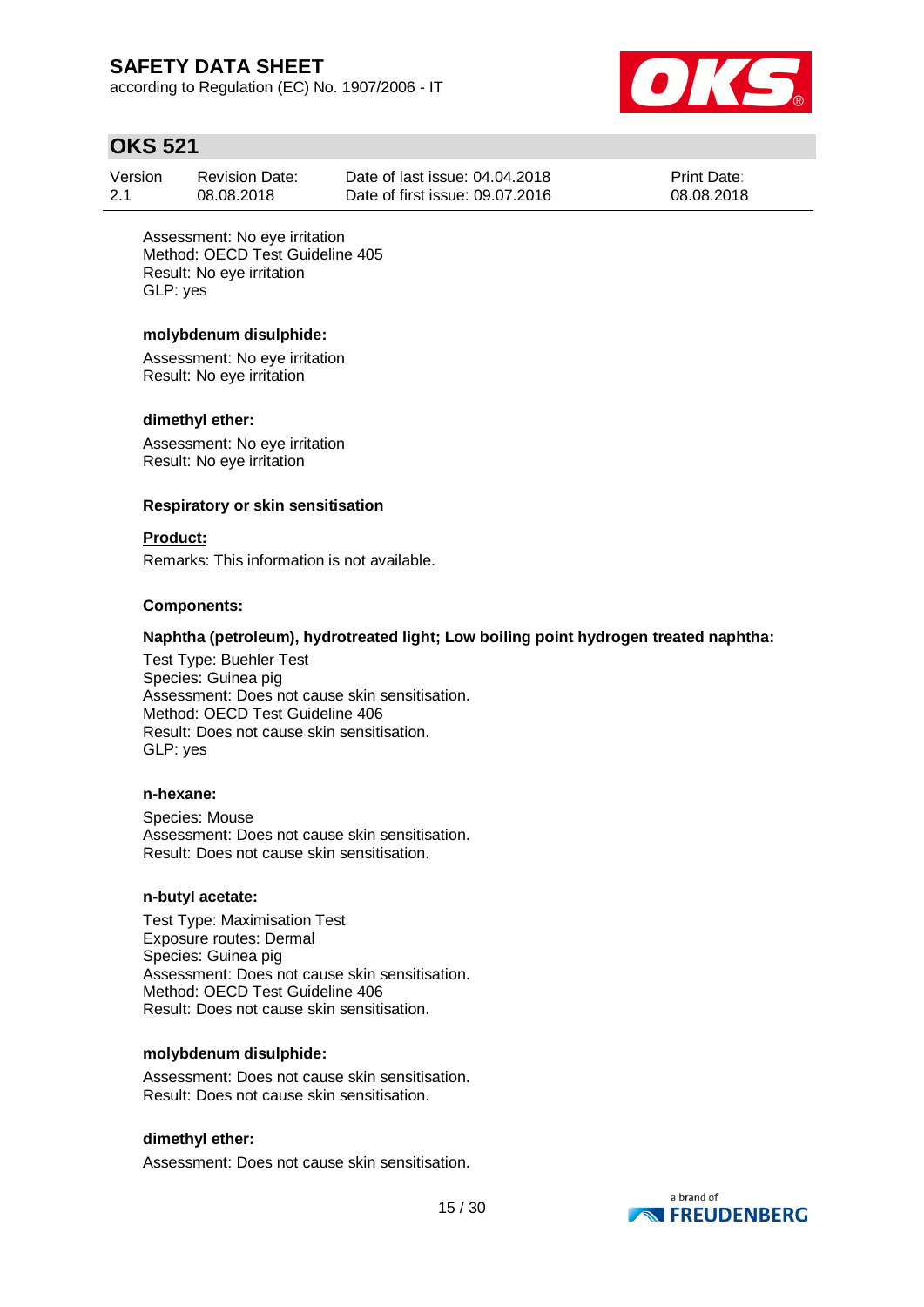according to Regulation (EC) No. 1907/2006 - IT



# **OKS 521**

| Version | <b>Revision Date:</b>                     | Date of last issue: 04.04.2018  | <b>Print Date:</b> |
|---------|-------------------------------------------|---------------------------------|--------------------|
| -2.1    | 08.08.2018                                | Date of first issue: 09.07.2016 | 08.08.2018         |
|         | Result: Does not cause skin sensitisation |                                 |                    |

Result: Does not cause skin sensitisation.

| <b>Germ cell mutagenicity</b>         |                               |                                                                                                                                              |
|---------------------------------------|-------------------------------|----------------------------------------------------------------------------------------------------------------------------------------------|
| <b>Product:</b>                       |                               |                                                                                                                                              |
| Genotoxicity in vitro                 |                               | : Remarks: No data available                                                                                                                 |
| Genotoxicity in vivo                  |                               | : Remarks: No data available                                                                                                                 |
| Components:                           |                               |                                                                                                                                              |
| n-butyl acetate:                      |                               |                                                                                                                                              |
| Genotoxicity in vitro                 |                               | : Test Type: Ames test<br>Species: Salmonella typhimurium<br>Method: OECD Test Guideline 471<br>Result: negative                             |
|                                       |                               | Test Type: Chromosome aberration test in vitro<br>Species: Chinese hamster cells<br>Method: OECD Test Guideline 473<br>Result: negative      |
| Genotoxicity in vivo                  |                               | Species: Mouse<br><b>Application Route: Oral</b><br>Method: OECD Test Guideline 474<br>Result: negative                                      |
| Germ cell mutagenicity-<br>Assessment |                               | Tests on bacterial or mammalian cell cultures did not show<br>mutagenic effects., Animal testing did not show any mutagenic<br>effects.      |
| molybdenum disulphide:                |                               |                                                                                                                                              |
| Germ cell mutagenicity-<br>Assessment | $\mathcal{I}^{\mathcal{I}}$ . | Animal testing did not show any mutagenic effects.                                                                                           |
| dimethyl ether:                       |                               |                                                                                                                                              |
| Genotoxicity in vitro                 |                               | Test Type: Ames test<br>Method: OECD Test Guideline 471<br>Result: negative                                                                  |
| Genotoxicity in vivo                  |                               | Species: Drosophila melanogaster (vinegar fly)<br>Application Route: inhalation (gas)<br>Method: OECD Test Guideline 477<br>Result: negative |
| Carcinogenicity                       |                               |                                                                                                                                              |

**Product:**

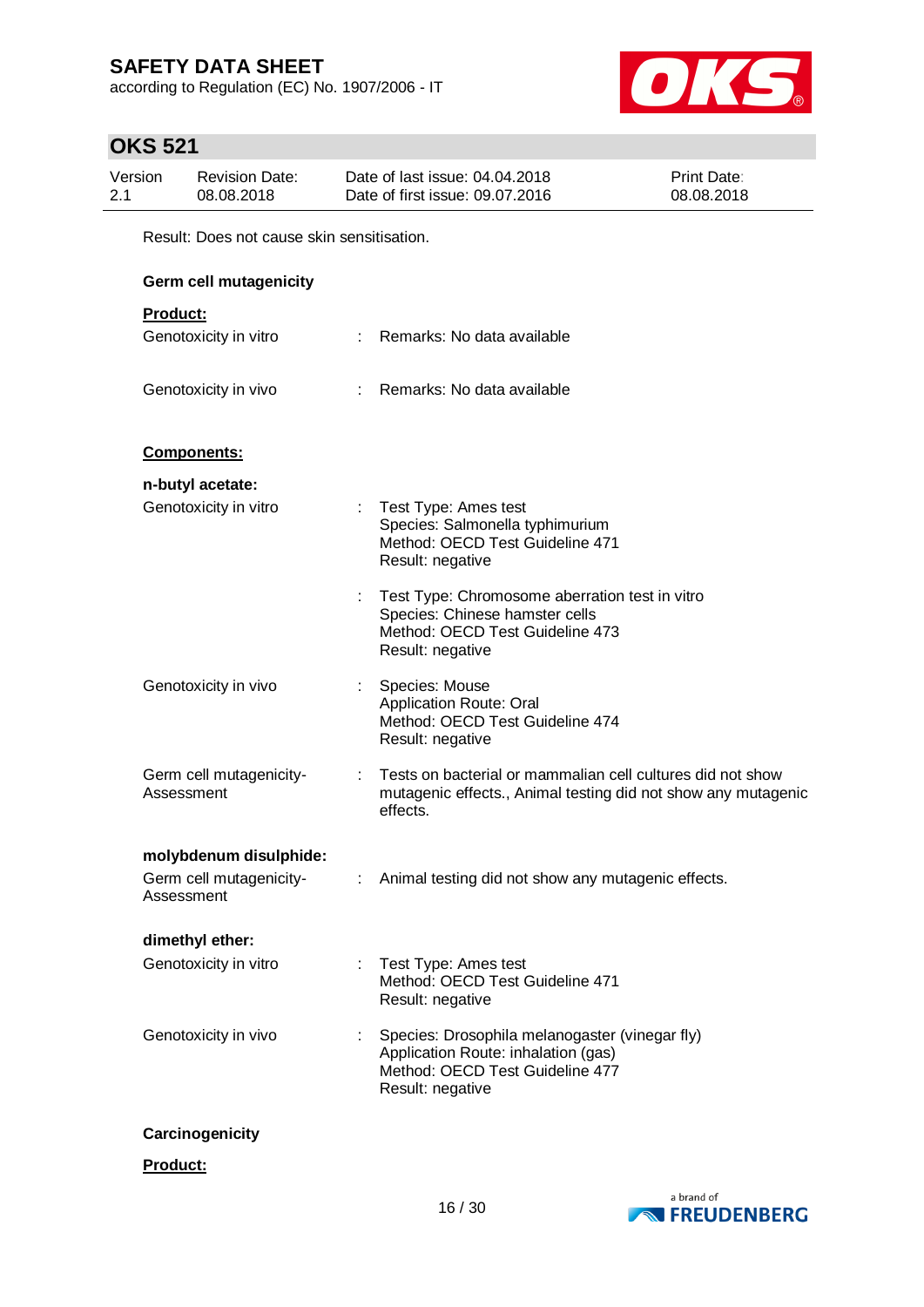according to Regulation (EC) No. 1907/2006 - IT



# **OKS 521**

| Version<br>2.1 | <b>Revision Date:</b><br>08.08.2018                                                                                                             |   | Date of last issue: 04.04.2018<br>Date of first issue: 09.07.2016                                                                                                                                                                                                                                                                                | Print Date:<br>08.08.2018 |
|----------------|-------------------------------------------------------------------------------------------------------------------------------------------------|---|--------------------------------------------------------------------------------------------------------------------------------------------------------------------------------------------------------------------------------------------------------------------------------------------------------------------------------------------------|---------------------------|
|                | Remarks: No data available                                                                                                                      |   |                                                                                                                                                                                                                                                                                                                                                  |                           |
|                | <b>Components:</b>                                                                                                                              |   |                                                                                                                                                                                                                                                                                                                                                  |                           |
|                | n-butyl acetate:                                                                                                                                |   |                                                                                                                                                                                                                                                                                                                                                  |                           |
|                | Carcinogenicity -<br>Assessment                                                                                                                 |   | Not classifiable as a human carcinogen.                                                                                                                                                                                                                                                                                                          |                           |
|                | molybdenum disulphide:                                                                                                                          |   |                                                                                                                                                                                                                                                                                                                                                  |                           |
|                | Carcinogenicity -<br>Assessment                                                                                                                 | ÷ | No evidence of carcinogenicity in animal studies.                                                                                                                                                                                                                                                                                                |                           |
|                | dimethyl ether:                                                                                                                                 |   |                                                                                                                                                                                                                                                                                                                                                  |                           |
|                | Species: Rat<br>Application Route: inhalation (gas)<br>Exposure time: 2 Years<br>47 mg/l<br>Method: OECD Test Guideline 453<br>Result: negative |   |                                                                                                                                                                                                                                                                                                                                                  |                           |
|                | <b>Reproductive toxicity</b>                                                                                                                    |   |                                                                                                                                                                                                                                                                                                                                                  |                           |
|                | <b>Product:</b>                                                                                                                                 |   |                                                                                                                                                                                                                                                                                                                                                  |                           |
|                | Effects on fertility                                                                                                                            |   | Remarks: No data available                                                                                                                                                                                                                                                                                                                       |                           |
|                | Effects on foetal<br>development                                                                                                                |   | Remarks: No data available                                                                                                                                                                                                                                                                                                                       |                           |
|                | Components:                                                                                                                                     |   |                                                                                                                                                                                                                                                                                                                                                  |                           |
|                | n-hexane:                                                                                                                                       |   |                                                                                                                                                                                                                                                                                                                                                  |                           |
|                | Reproductive toxicity -<br>Assessment                                                                                                           |   | Suspected human reproductive toxicant                                                                                                                                                                                                                                                                                                            |                           |
|                | n-butyl acetate:                                                                                                                                |   |                                                                                                                                                                                                                                                                                                                                                  |                           |
|                | Effects on fertility                                                                                                                            |   | Test Type: Two-generation study<br>Species: Rat<br>Application Route: inhalation (vapour)<br>General Toxicity - Parent: NOAEC: 750 mg/l<br>General Toxicity F1: NOAEC: 750 mg/l<br>General Toxicity F2: NOAEC: 750 mg/l<br>Method: OECD Test Guideline 416<br>Result: Embryotoxic effects and adverse effects on the<br>offspring were detected. |                           |
|                | Reproductive toxicity -<br>Assessment                                                                                                           |   | No evidence of adverse effects on sexual function and fertility,<br>or on development, based on animal experiments.<br>No toxicity to reproduction                                                                                                                                                                                               |                           |

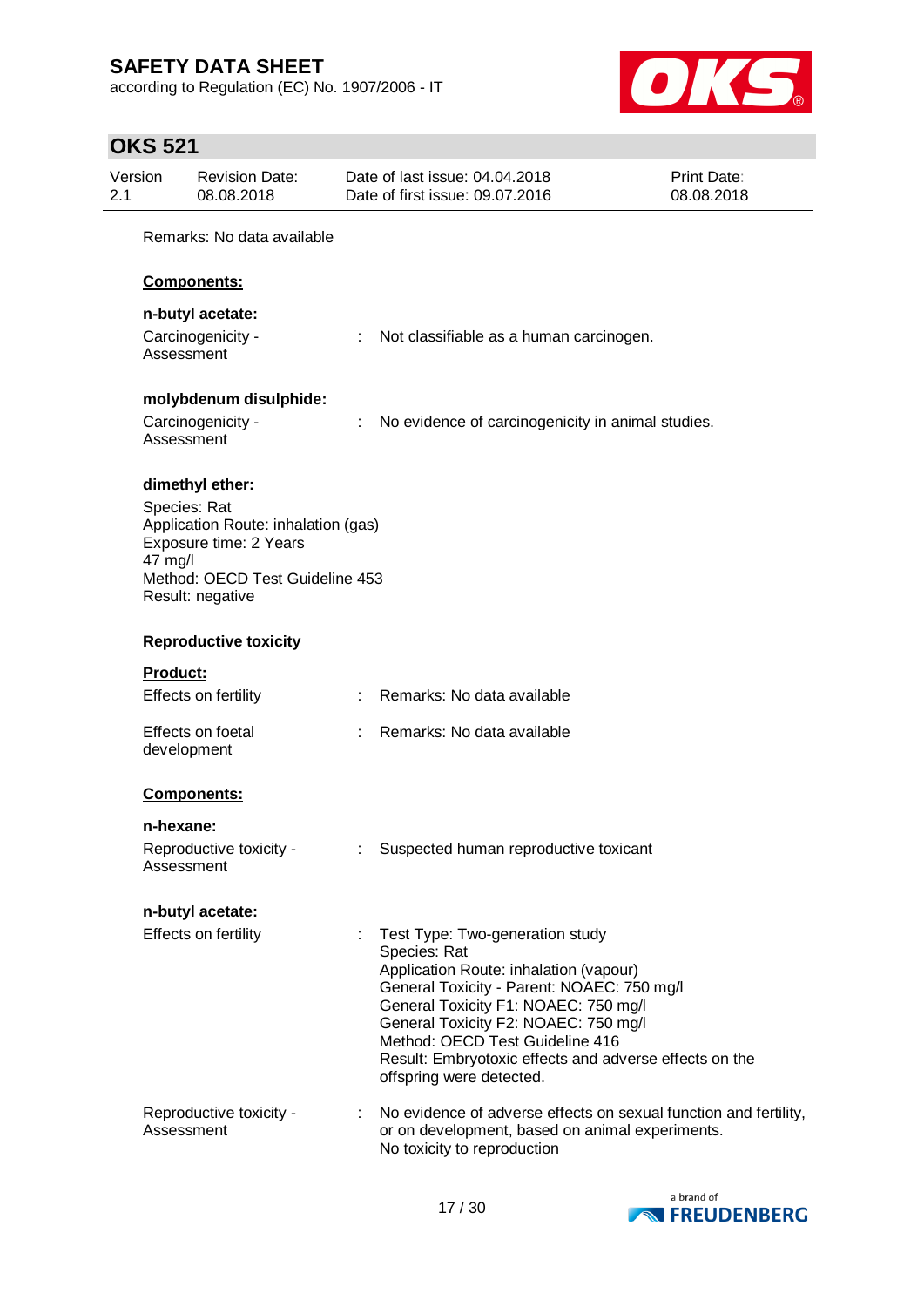according to Regulation (EC) No. 1907/2006 - IT



## **OKS 521**

| Version | <b>Revision Date:</b> | Date of last issue: 04.04.2018  | <b>Print Date:</b> |
|---------|-----------------------|---------------------------------|--------------------|
| 2.1     | 08.08.2018            | Date of first issue: 09.07.2016 | 08.08.2018         |

### **dimethyl ether:**

Reproductive toxicity - Assessment : Animal testing did not show any effects on fertility.

### **STOT - single exposure**

### **Components:**

### **Naphtha (petroleum), hydrotreated light; Low boiling point hydrogen treated naphtha:**

Exposure routes: Inhalation Target Organs: Central nervous system Assessment: May cause drowsiness or dizziness.

#### **n-hexane:**

Exposure routes: Inhalation Target Organs: Central nervous system Assessment: The substance or mixture is classified as specific target organ toxicant, single exposure, category 3 with narcotic effects.

#### **n-butyl acetate:**

Exposure routes: Inhalation Target Organs: Central nervous system Assessment: The substance or mixture is classified as specific target organ toxicant, single exposure, category 3 with narcotic effects.

### **molybdenum disulphide:**

Assessment: The substance or mixture is not classified as specific target organ toxicant, single exposure.

### **STOT - repeated exposure**

### **Components:**

#### **n-hexane:**

Exposure routes: Inhalation Target Organs: Central nervous system Assessment: The substance or mixture is classified as specific target organ toxicant, repeated exposure, category 2.

### **n-butyl acetate:**

Assessment: The substance or mixture is not classified as specific target organ toxicant, repeated exposure.

#### **molybdenum disulphide:**

Assessment: The substance or mixture is not classified as specific target organ toxicant, repeated exposure.

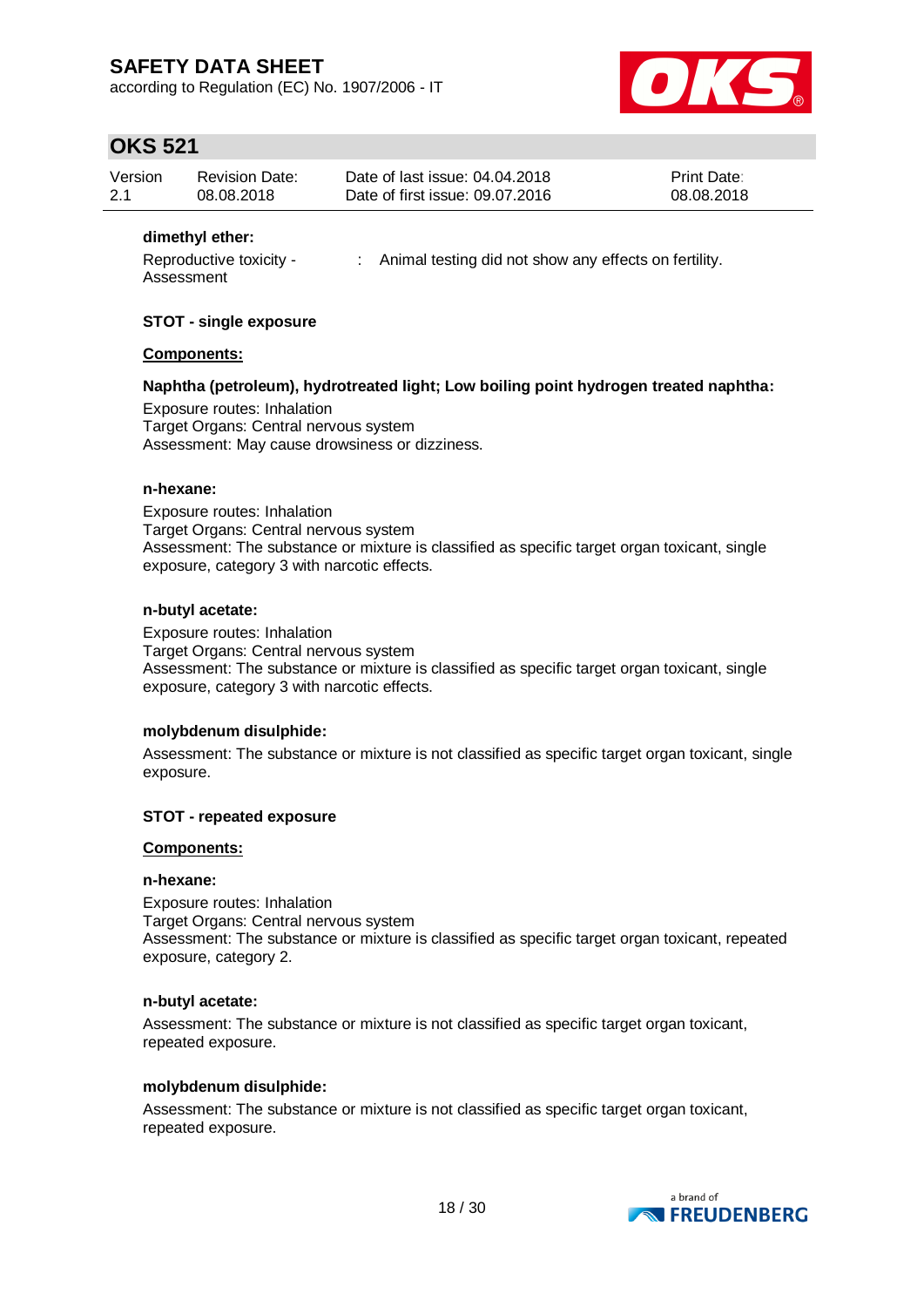according to Regulation (EC) No. 1907/2006 - IT



## **OKS 521**

| Version | <b>Revision Date:</b> | Date of last issue: 04.04.2018  | <b>Print Date:</b> |
|---------|-----------------------|---------------------------------|--------------------|
| -2.1    | 08.08.2018            | Date of first issue: 09.07.2016 | 08.08.2018         |

### **Repeated dose toxicity**

## **Product:**

Remarks: This information is not available.

## **Components:**

### **n-butyl acetate:**

Species: Rat NOAEL: 125 mg/kg Application Route: Oral

## **Aspiration toxicity**

## **Product:**

May be fatal if swallowed and enters airways.

May be fatal if swallowed and enters airways.

### **Components:**

## **Naphtha (petroleum), hydrotreated light; Low boiling point hydrogen treated naphtha:** May be fatal if swallowed and enters airways.

### **n-hexane:**

May be fatal if swallowed and enters airways.

### **n-butyl acetate:**

No aspiration toxicity classification

### **dimethyl ether:**

No aspiration toxicity classification

### **Further information**

### **Product:**

Remarks: Ingestion causes irritation of upper respiratory system and gastrointestinal disturbance.

### **Components:**

### **molybdenum disulphide:**

Remarks: Information given is based on data on the components and the toxicology of similar products.

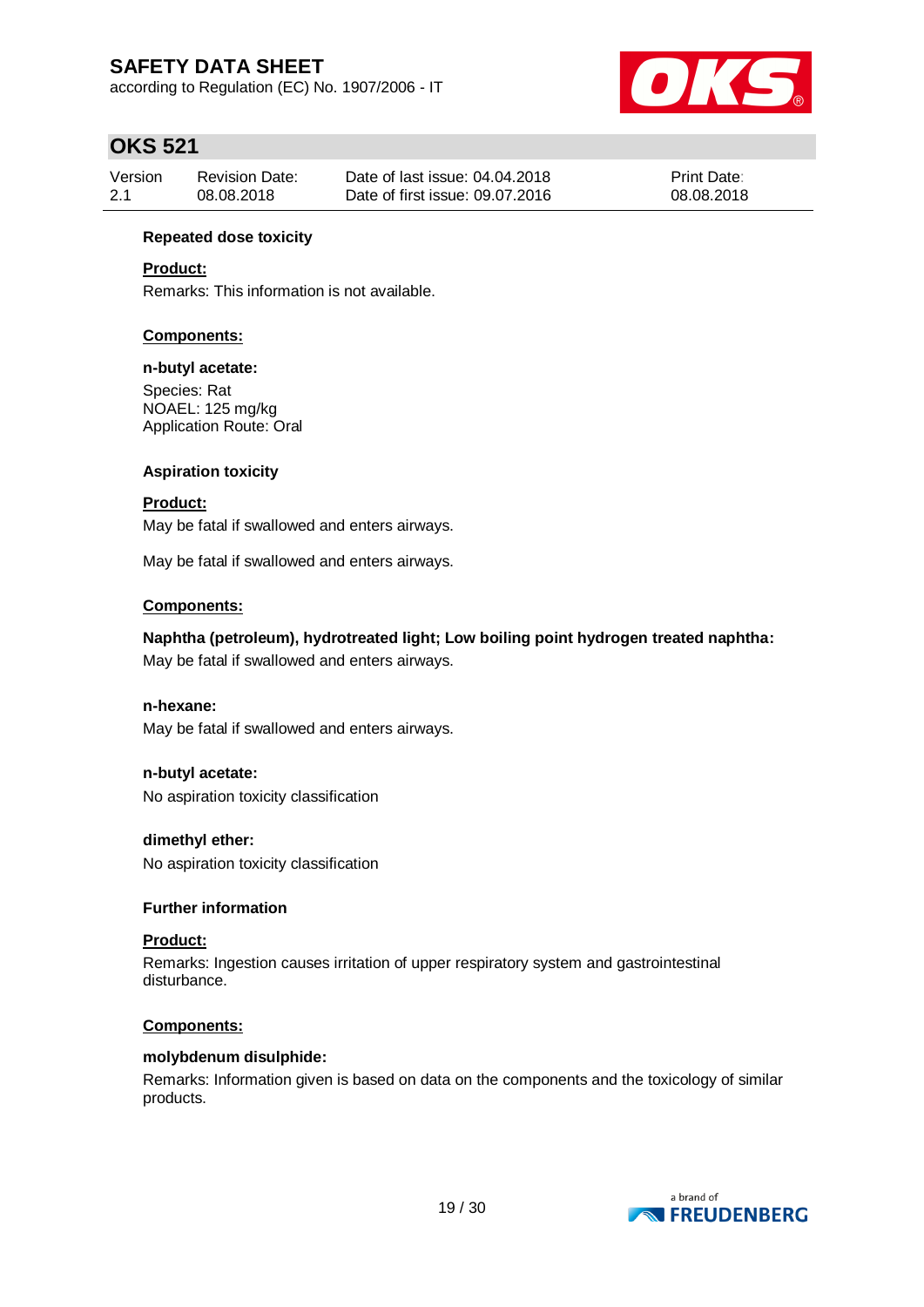according to Regulation (EC) No. 1907/2006 - IT



## **OKS 521**

| Version | <b>Revision Date:</b> | Date of last issue: 04.04.2018  | <b>Print Date:</b> |
|---------|-----------------------|---------------------------------|--------------------|
| 2.1     | 08.08.2018            | Date of first issue: 09.07.2016 | 08.08.2018         |

## **SECTION 12: Ecological information**

## **12.1 Toxicity**

## **Product:**

| Toxicity to fish                                         | ÷ | Remarks: Harmful to aquatic organisms, may cause long-term<br>adverse effects in the aquatic environment. |
|----------------------------------------------------------|---|-----------------------------------------------------------------------------------------------------------|
| Toxicity to daphnia and other :<br>aquatic invertebrates |   | Remarks: No data available                                                                                |
| Toxicity to algae                                        | ÷ | Remarks: No data available                                                                                |
| Toxicity to microorganisms                               | ÷ | Remarks: No data available                                                                                |

### **Components:**

|                                 |                           | Naphtha (petroleum), hydrotreated light; Low boiling point hydrogen treated naphtha:                                                                            |
|---------------------------------|---------------------------|-----------------------------------------------------------------------------------------------------------------------------------------------------------------|
| Toxicity to fish                |                           | LC50 (Oncorhynchus mykiss (rainbow trout)): 10 mg/l<br>Exposure time: 96 h<br>Test Type: semi-static test<br>Method: OECD Test Guideline 203<br>GLP: yes        |
| aquatic invertebrates           |                           | Toxicity to daphnia and other : EC50 (Daphnia magna (Water flea)): 4,5 mg/l<br>Exposure time: 48 h<br>Test Type: static test<br>Method: OECD Test Guideline 202 |
| Toxicity to algae               | $\mathbb{Z}^{\mathbb{Z}}$ | EC50 (Pseudokirchneriella subcapitata (green algae)): 3,1<br>mg/l<br>Exposure time: 72 h<br>Test Type: static test                                              |
| <b>Ecotoxicology Assessment</b> |                           |                                                                                                                                                                 |
| Acute aquatic toxicity          | ÷                         | Toxic to aquatic life.                                                                                                                                          |
| Chronic aquatic toxicity        | ÷.                        | Toxic to aquatic life with long lasting effects.                                                                                                                |
| n-hexane:                       |                           |                                                                                                                                                                 |
| Toxicity to fish                |                           | LC50 (Oncorhynchus mykiss (rainbow trout)): 12,51 mg/l<br>Exposure time: 96 h                                                                                   |
| aquatic invertebrates           |                           | Toxicity to daphnia and other : EC50 (Daphnia magna (Water flea)): 21,85 mg/l<br>Exposure time: 48 h                                                            |
| Toxicity to algae               | ÷.                        | ErC50 (Pseudokirchneriella subcapitata (green algae)): 9,285<br>mq/l<br>Exposure time: 72 h                                                                     |

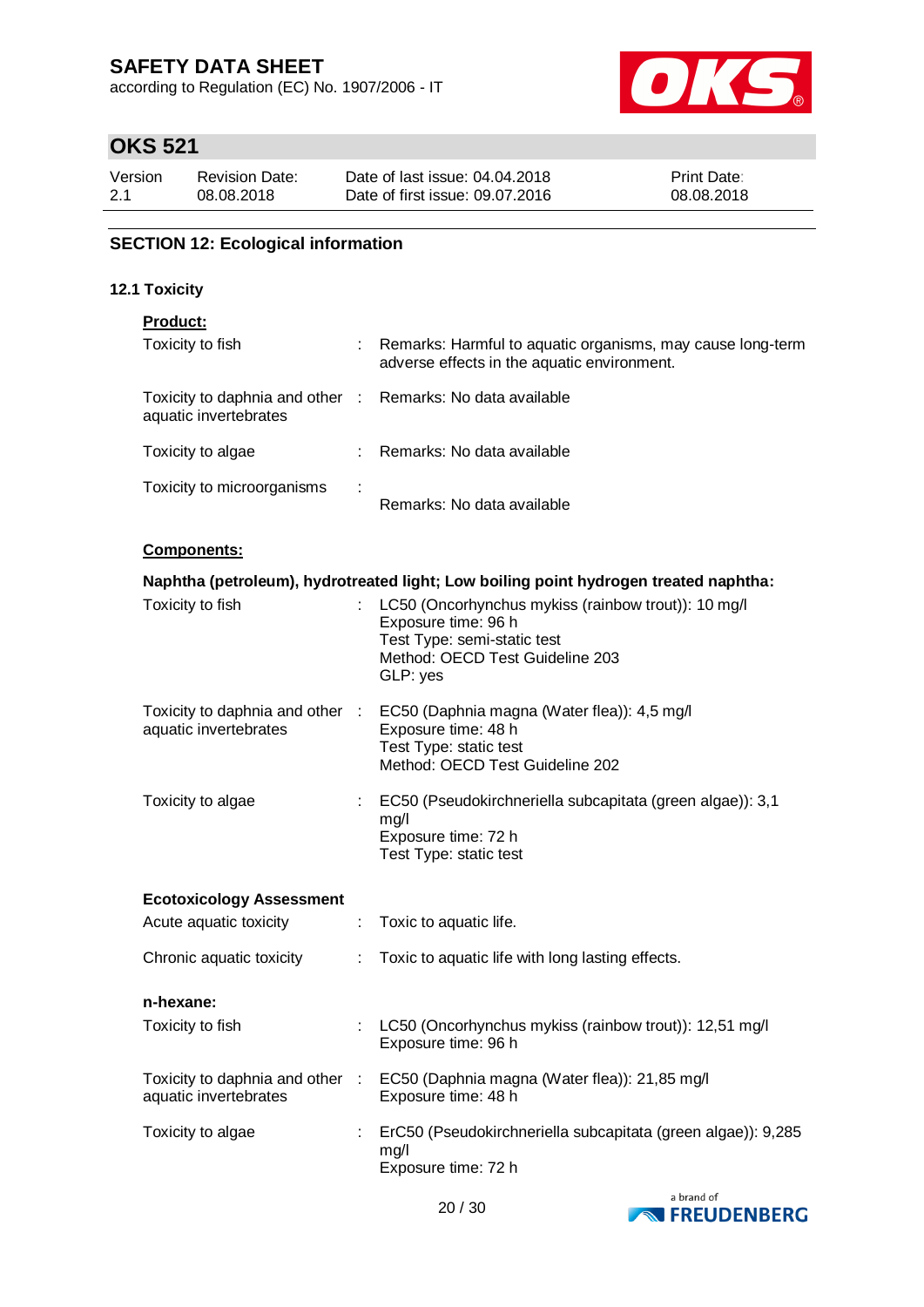according to Regulation (EC) No. 1907/2006 - IT



# **OKS 521**

| Version<br>2.1 | <b>Revision Date:</b><br>08.08.2018                                            |    | Date of last issue: 04.04.2018<br>Date of first issue: 09.07.2016                                                                                | Print Date:<br>08.08.2018 |
|----------------|--------------------------------------------------------------------------------|----|--------------------------------------------------------------------------------------------------------------------------------------------------|---------------------------|
|                |                                                                                |    |                                                                                                                                                  |                           |
|                | n-butyl acetate:                                                               |    |                                                                                                                                                  |                           |
|                | Toxicity to fish                                                               |    | : LC50 (Pimephales promelas (fathead minnow)): 18 mg/l<br>Exposure time: 96 h<br>Test Type: flow-through test<br>Method: OECD Test Guideline 203 |                           |
|                | Toxicity to daphnia and other :<br>aquatic invertebrates                       |    | EC50 (Daphnia (water flea)): 44 mg/l<br>Exposure time: 48 h<br>Test Type: static test                                                            |                           |
|                | Toxicity to algae                                                              |    | EC50 (Desmodesmus subspicatus (green algae)): 397 mg/l<br>Exposure time: 72 h<br>Test Type: static test                                          |                           |
|                | Toxicity to microorganisms                                                     |    | EC50 (Tetrahymena pyriformis): 356 mg/l<br>Exposure time: 40 h<br>Test Type: Growth inhibition                                                   |                           |
|                | Toxicity to daphnia and other :<br>aquatic invertebrates<br>(Chronic toxicity) |    | NOEC: 23 mg/l<br>Exposure time: 21 d<br>Species: Daphnia magna (Water flea)<br><b>Test Type: Reproduction Test</b><br>GLP: yes                   |                           |
|                | molybdenum disulphide:                                                         |    |                                                                                                                                                  |                           |
|                | Toxicity to fish                                                               | t, | LC50 (Pimephales promelas (fathead minnow)): > 100 mg/l<br>Exposure time: 96 h                                                                   |                           |
|                | Toxicity to daphnia and other :<br>aquatic invertebrates                       |    | EC50 (Daphnia magna (Water flea)): > 100 mg/l<br>Exposure time: 48 h                                                                             |                           |
|                | Toxicity to algae                                                              |    | EC50 (Pseudokirchneriella subcapitata (green algae)): > 100<br>mg/l<br>Exposure time: 72 h                                                       |                           |
|                | dimethyl ether:                                                                |    |                                                                                                                                                  |                           |
|                | Toxicity to fish                                                               |    | LC50 (Poecilia reticulata (guppy)): > 4.100 mg/l<br>Exposure time: 96 h<br>Test Type: semi-static test                                           |                           |
|                | Toxicity to daphnia and other<br>aquatic invertebrates                         |    | EC50 (Daphnia magna (Water flea)): > 4.400 mg/l<br>Exposure time: 48 h<br>Test Type: static test                                                 |                           |
|                | Toxicity to algae                                                              | ÷. | EC50 (green algae): 154,9 mg/l<br>Exposure time: 96 h                                                                                            |                           |

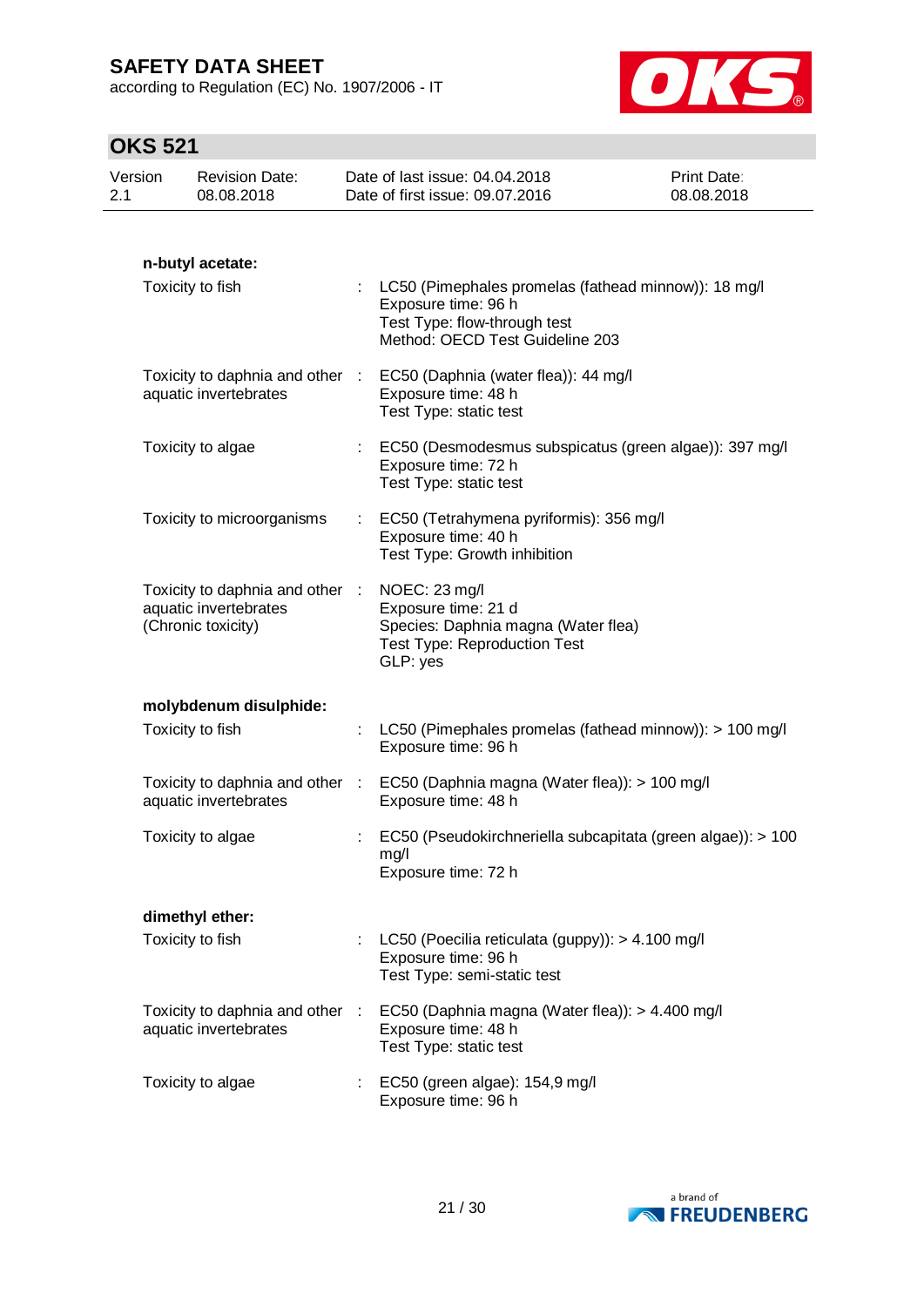according to Regulation (EC) No. 1907/2006 - IT



# $O(X \cap F)$

| <b>OKS 521</b> |                                     |   |                                                                                                                                                                                                                         |                                  |  |  |  |  |
|----------------|-------------------------------------|---|-------------------------------------------------------------------------------------------------------------------------------------------------------------------------------------------------------------------------|----------------------------------|--|--|--|--|
| Version<br>2.1 | <b>Revision Date:</b><br>08.08.2018 |   | Date of last issue: 04.04.2018<br>Date of first issue: 09.07.2016                                                                                                                                                       | <b>Print Date:</b><br>08.08.2018 |  |  |  |  |
|                | 12.2 Persistence and degradability  |   |                                                                                                                                                                                                                         |                                  |  |  |  |  |
|                | Product:                            |   |                                                                                                                                                                                                                         |                                  |  |  |  |  |
|                | Biodegradability                    |   | Remarks: No data available                                                                                                                                                                                              |                                  |  |  |  |  |
|                | Physico-chemical<br>removability    |   | Remarks: No data available                                                                                                                                                                                              |                                  |  |  |  |  |
|                | Components:                         |   |                                                                                                                                                                                                                         |                                  |  |  |  |  |
|                |                                     |   | Naphtha (petroleum), hydrotreated light; Low boiling point hydrogen treated naphtha:                                                                                                                                    |                                  |  |  |  |  |
|                | Biodegradability                    | ÷ | Test Type: aerobic<br>Inoculum: activated sludge<br>Result: rapidly biodegradable<br>Biodegradation: 90,35 %<br>Exposure time: 28 d                                                                                     |                                  |  |  |  |  |
|                | n-hexane:                           |   |                                                                                                                                                                                                                         |                                  |  |  |  |  |
|                | Biodegradability                    | ÷ | Test Type: aerobic<br>Inoculum: activated sludge<br>Result: rapidly biodegradable<br>Biodegradation: 21 %<br>Exposure time: 28 d<br>GLP: yes                                                                            |                                  |  |  |  |  |
|                | n-butyl acetate:                    |   |                                                                                                                                                                                                                         |                                  |  |  |  |  |
|                | Biodegradability                    |   | Test Type: Primary biodegradation<br>Result: rapidly biodegradable<br>Biodegradation: 83 %<br>Exposure time: 28 d<br>Method: OECD Test Guideline 301D                                                                   |                                  |  |  |  |  |
|                | dimethyl ether:                     |   |                                                                                                                                                                                                                         |                                  |  |  |  |  |
|                | Biodegradability                    | ÷ | Test Type: aerobic<br>Inoculum: activated sludge<br>Result: Not readily biodegradable.<br>Biodegradation: 5 %<br>Exposure time: 28 d<br>Method: OECD Test Guideline 301D                                                |                                  |  |  |  |  |
|                | 12.3 Bioaccumulative potential      |   |                                                                                                                                                                                                                         |                                  |  |  |  |  |
|                | Product:                            |   |                                                                                                                                                                                                                         |                                  |  |  |  |  |
|                | <b>Bioaccumulation</b>              |   | Remarks: This mixture contains no substance considered to<br>be persistent, bioaccumulating and toxic (PBT).<br>This mixture contains no substance considered to be very<br>persistent and very bioaccumulating (vPvB). |                                  |  |  |  |  |

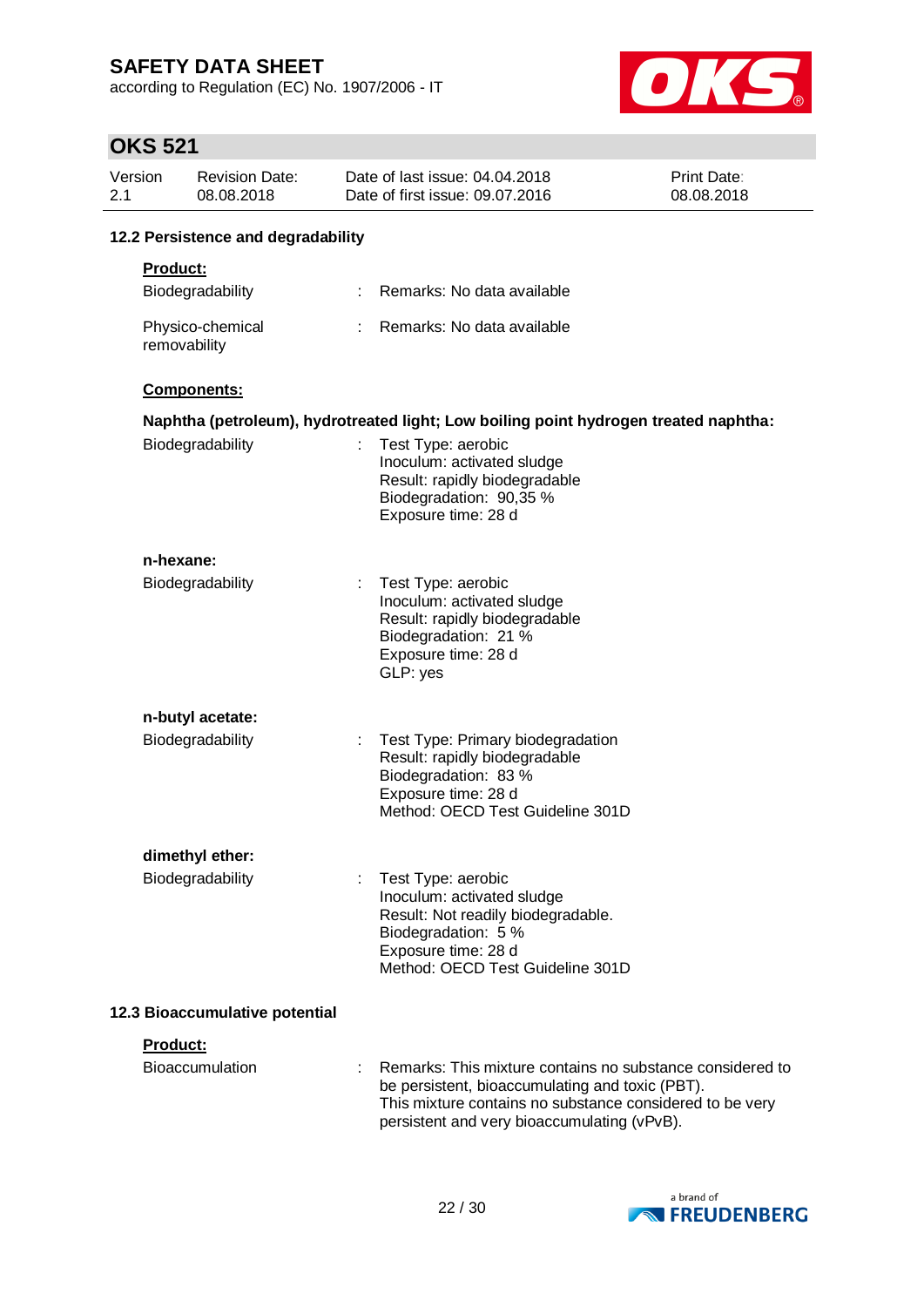according to Regulation (EC) No. 1907/2006 - IT



# **OKS 521**

| 2.1                                                    | Version                                 | <b>Revision Date:</b><br>08.08.2018              |               | Date of last issue: 04.04.2018<br>Date of first issue: 09.07.2016                                          | <b>Print Date:</b><br>08.08.2018 |  |
|--------------------------------------------------------|-----------------------------------------|--------------------------------------------------|---------------|------------------------------------------------------------------------------------------------------------|----------------------------------|--|
|                                                        |                                         | Components:                                      |               |                                                                                                            |                                  |  |
|                                                        |                                         | Partition coefficient: n-<br>octanol/water       | t.            | Naphtha (petroleum), hydrotreated light; Low boiling point hydrogen treated naphtha:<br>log Pow: 3,4 - 5,2 |                                  |  |
| propane:<br>Partition coefficient: n-<br>octanol/water |                                         | ÷                                                | log Pow: 2,36 |                                                                                                            |                                  |  |
|                                                        | n-hexane:                               |                                                  |               |                                                                                                            |                                  |  |
|                                                        |                                         | <b>Bioaccumulation</b>                           | ÷             | Bioconcentration factor (BCF): 501,19                                                                      |                                  |  |
|                                                        |                                         | Partition coefficient: n-<br>octanol/water       | ÷             | log Pow: 4 (20 °C)<br>pH: 7                                                                                |                                  |  |
|                                                        |                                         | n-butyl acetate:                                 |               |                                                                                                            |                                  |  |
|                                                        |                                         | Partition coefficient: n-<br>octanol/water       | ÷             | log Pow: 2,3 (25 °C)<br>pH: 7<br>Method: OECD Test Guideline 117<br>GLP: yes                               |                                  |  |
|                                                        | butane:                                 |                                                  |               |                                                                                                            |                                  |  |
|                                                        |                                         | Partition coefficient: n-<br>octanol/water       | ÷.            | log Pow: 2,89<br>Method: OECD Test Guideline 107                                                           |                                  |  |
|                                                        |                                         | dimethyl ether:                                  |               |                                                                                                            |                                  |  |
|                                                        |                                         | Partition coefficient: n-<br>octanol/water       | ÷             | log Pow: 0,07 (25 °C)                                                                                      |                                  |  |
|                                                        | isobutane:                              |                                                  |               |                                                                                                            |                                  |  |
|                                                        |                                         | Partition coefficient: n-<br>octanol/water       |               | log Pow: 2,88<br>Method: OECD Test Guideline 107                                                           |                                  |  |
|                                                        |                                         | 12.4 Mobility in soil                            |               |                                                                                                            |                                  |  |
|                                                        | Product:                                |                                                  |               |                                                                                                            |                                  |  |
|                                                        | Mobility                                |                                                  | t             | Remarks: No data available                                                                                 |                                  |  |
|                                                        |                                         | Distribution among<br>environmental compartments |               | Remarks: No data available                                                                                 |                                  |  |
|                                                        | 12.5 Results of PBT and vPvB assessment |                                                  |               |                                                                                                            |                                  |  |
|                                                        |                                         | Product:                                         |               |                                                                                                            |                                  |  |

| Assessment | This substance/mixture contains no components considered     |
|------------|--------------------------------------------------------------|
|            | to be either persistent, bioaccumulative and toxic (PBT), or |

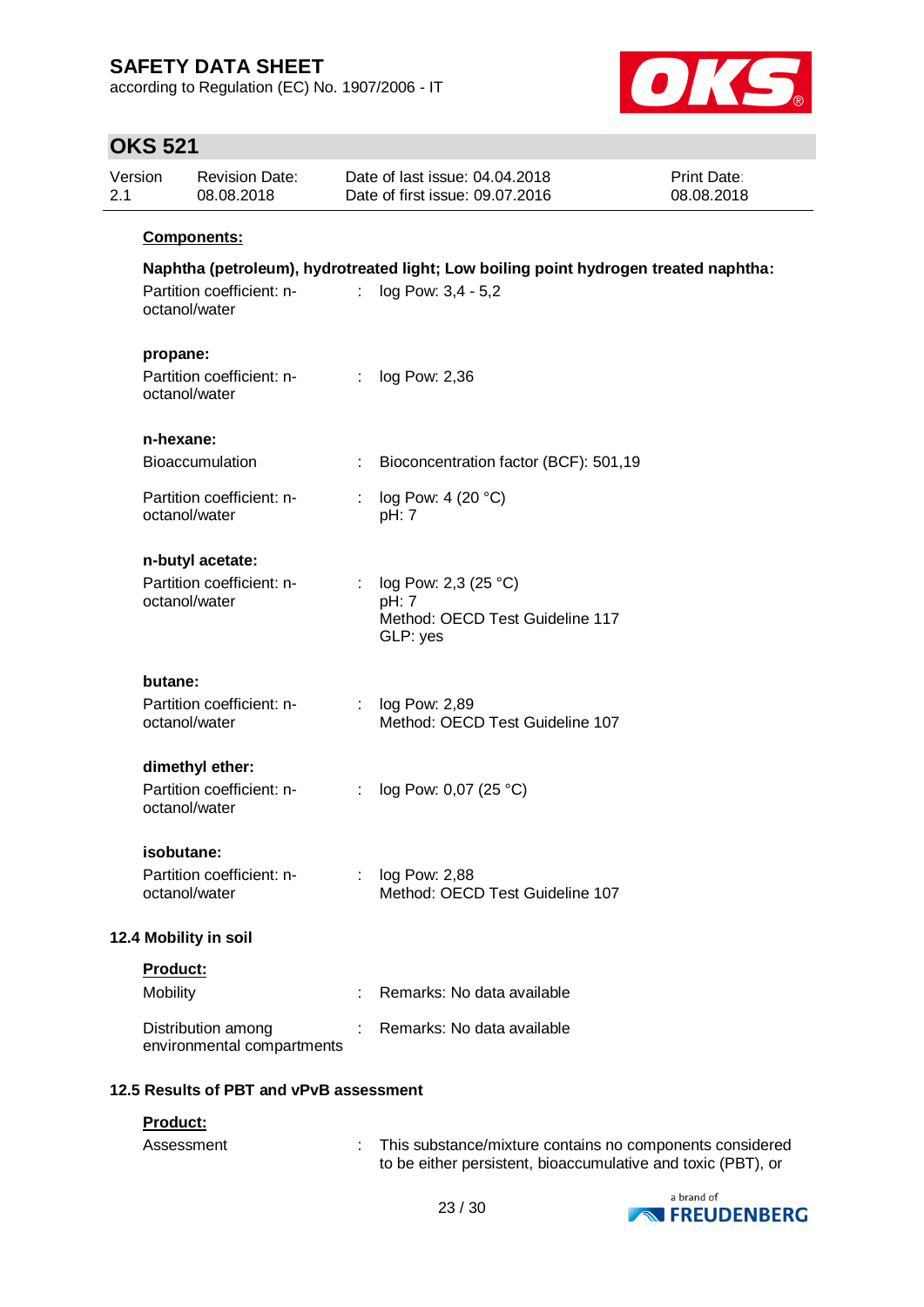according to Regulation (EC) No. 1907/2006 - IT



# **OKS 521**

| Version<br>2.1          | <b>Revision Date:</b><br>08.08.2018 |    | Date of last issue: 04.04.2018<br>Date of first issue: 09.07.2016                 | Print Date:<br>08.08.2018 |  |
|-------------------------|-------------------------------------|----|-----------------------------------------------------------------------------------|---------------------------|--|
|                         |                                     |    | very persistent and very bioaccumulative (vPvB) at levels of<br>$0.1\%$ or higher |                           |  |
|                         | <b>Components:</b>                  |    |                                                                                   |                           |  |
|                         | n-butyl acetate:                    |    |                                                                                   |                           |  |
| Assessment              |                                     | t. | Non-classified PBT substance. Non-classified vPvB<br>substance.                   |                           |  |
|                         | dimethyl ether:                     |    |                                                                                   |                           |  |
| Assessment              |                                     | ÷  | Non-classified vPvB substance. Non-classified PBT<br>substance.                   |                           |  |
|                         | 12.6 Other adverse effects          |    |                                                                                   |                           |  |
| Product:<br>information | Additional ecological               |    | Harmful to aquatic life with long lasting effects.                                |                           |  |

## **SECTION 13: Disposal considerations**

| 13.1 Waste treatment methods |                                                                                                                                                                                                                     |
|------------------------------|---------------------------------------------------------------------------------------------------------------------------------------------------------------------------------------------------------------------|
| Product                      | Do not dispose of with domestic refuse.<br>Dispose of as hazardous waste in compliance with local and<br>national regulations.                                                                                      |
|                              | Waste codes should be assigned by the user based on the<br>application for which the product was used.                                                                                                              |
| Contaminated packaging       | Packaging that is not properly emptied must be disposed of as<br>the unused product.<br>Offer empty spray cans to an established disposal company.<br>Pressurized container: Do not pierce or burn, even after use. |
|                              | The following Waste Codes are only suggestions:                                                                                                                                                                     |

## **SECTION 14: Transport information**

### **14.1 UN number**

| <b>ADR</b>  | : UN 1950            |
|-------------|----------------------|
| <b>IMDG</b> | : UN 1950            |
| <b>IATA</b> | $\therefore$ UN 1950 |

**14.2 UN proper shipping name**

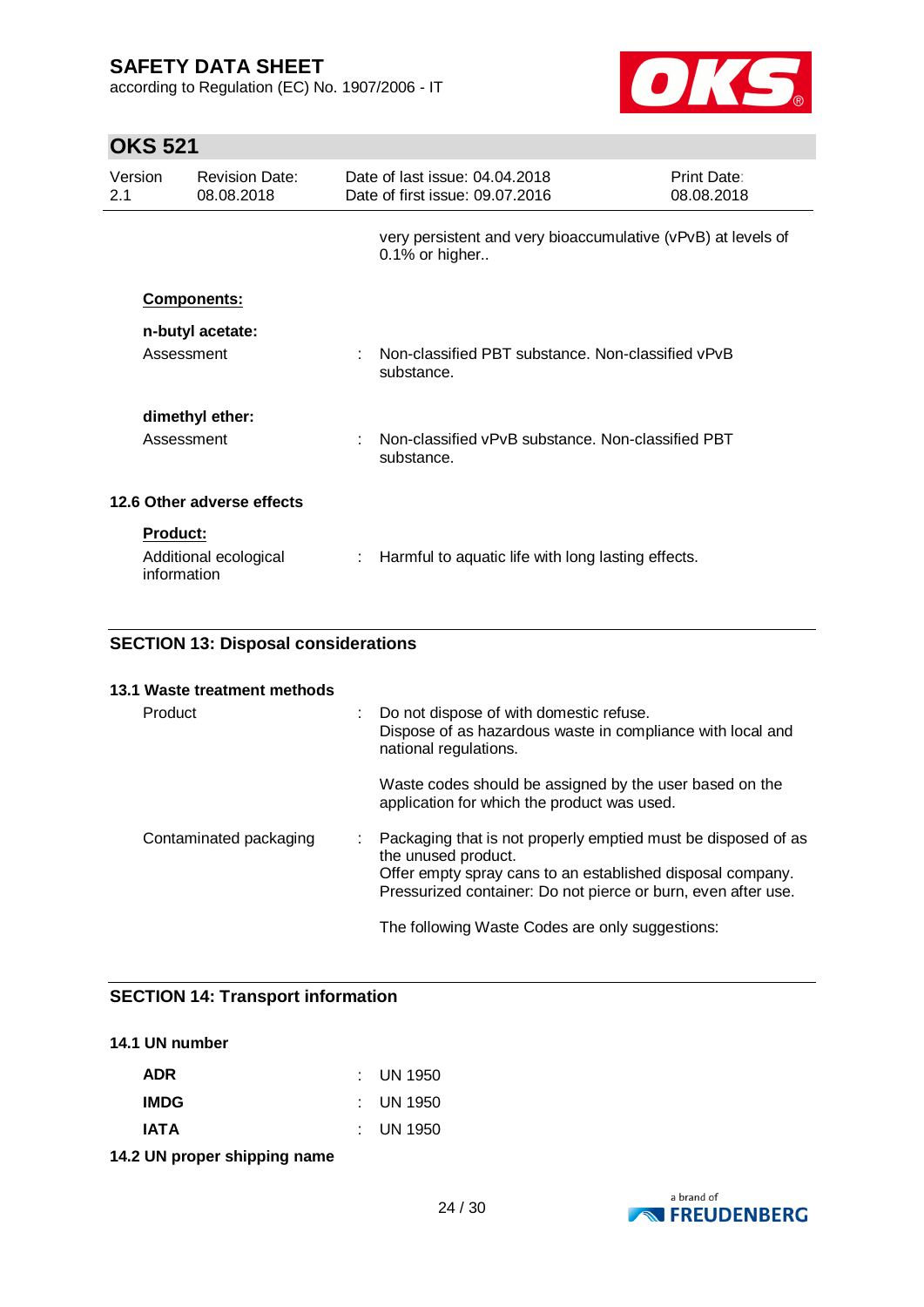according to Regulation (EC) No. 1907/2006 - IT



# **OKS 521**

| Version<br>2.1                    |                                          | <b>Revision Date:</b><br>08.08.2018                                                                                 | Date of last issue: 04.04.2018<br>Date of first issue: 09.07.2016                                                  | <b>Print Date:</b><br>08.08.2018 |
|-----------------------------------|------------------------------------------|---------------------------------------------------------------------------------------------------------------------|--------------------------------------------------------------------------------------------------------------------|----------------------------------|
|                                   | <b>ADR</b><br><b>IMDG</b><br><b>IATA</b> |                                                                                                                     | <b>AEROSOLS</b><br>÷<br><b>AEROSOLS</b><br>Aerosols, flammable                                                     |                                  |
|                                   |                                          | 14.3 Transport hazard class(es)                                                                                     |                                                                                                                    |                                  |
|                                   | <b>ADR</b>                               |                                                                                                                     | 2<br>÷                                                                                                             |                                  |
|                                   | <b>IMDG</b>                              |                                                                                                                     | 2.1                                                                                                                |                                  |
|                                   | <b>IATA</b>                              |                                                                                                                     | 2.1                                                                                                                |                                  |
|                                   |                                          | 14.4 Packing group                                                                                                  |                                                                                                                    |                                  |
|                                   | <b>ADR</b><br>Labels                     | Packing group<br><b>Classification Code</b><br>Tunnel restriction code                                              | Not assigned by regulation<br>5F<br>2.1<br>(D)                                                                     |                                  |
|                                   | <b>IMDG</b><br>Labels<br>EmS Code        | Packing group                                                                                                       | Not assigned by regulation<br>2.1<br>F-D, S-U                                                                      |                                  |
|                                   | aircraft)<br>Labels                      | <b>IATA (Cargo)</b><br>Packing instruction (cargo<br>Packing instruction (LQ)<br>Packing group                      | 203<br>Y203<br>Not assigned by regulation<br>Flammable Gas                                                         |                                  |
|                                   | Labels                                   | <b>IATA (Passenger)</b><br>Packing instruction<br>(passenger aircraft)<br>Packing instruction (LQ)<br>Packing group | 203<br>Y203<br>Not assigned by regulation<br>Flammable Gas                                                         |                                  |
|                                   |                                          | <b>14.5 Environmental hazards</b>                                                                                   |                                                                                                                    |                                  |
|                                   | <b>ADR</b>                               | Environmentally hazardous                                                                                           | no                                                                                                                 |                                  |
|                                   | <b>IMDG</b>                              | Marine pollutant                                                                                                    | no                                                                                                                 |                                  |
|                                   |                                          | <b>IATA (Passenger)</b><br>Environmentally hazardous                                                                | no                                                                                                                 |                                  |
|                                   |                                          | <b>IATA (Cargo)</b><br>Environmentally hazardous                                                                    | no                                                                                                                 |                                  |
| 14.6 Special precautions for user |                                          |                                                                                                                     |                                                                                                                    |                                  |
|                                   |                                          | No special precautions required.                                                                                    |                                                                                                                    |                                  |
|                                   | Remarks                                  |                                                                                                                     | 14.7 Transport in bulk according to Annex II of Marpol and the IBC Code<br>Not applicable for product as supplied. |                                  |

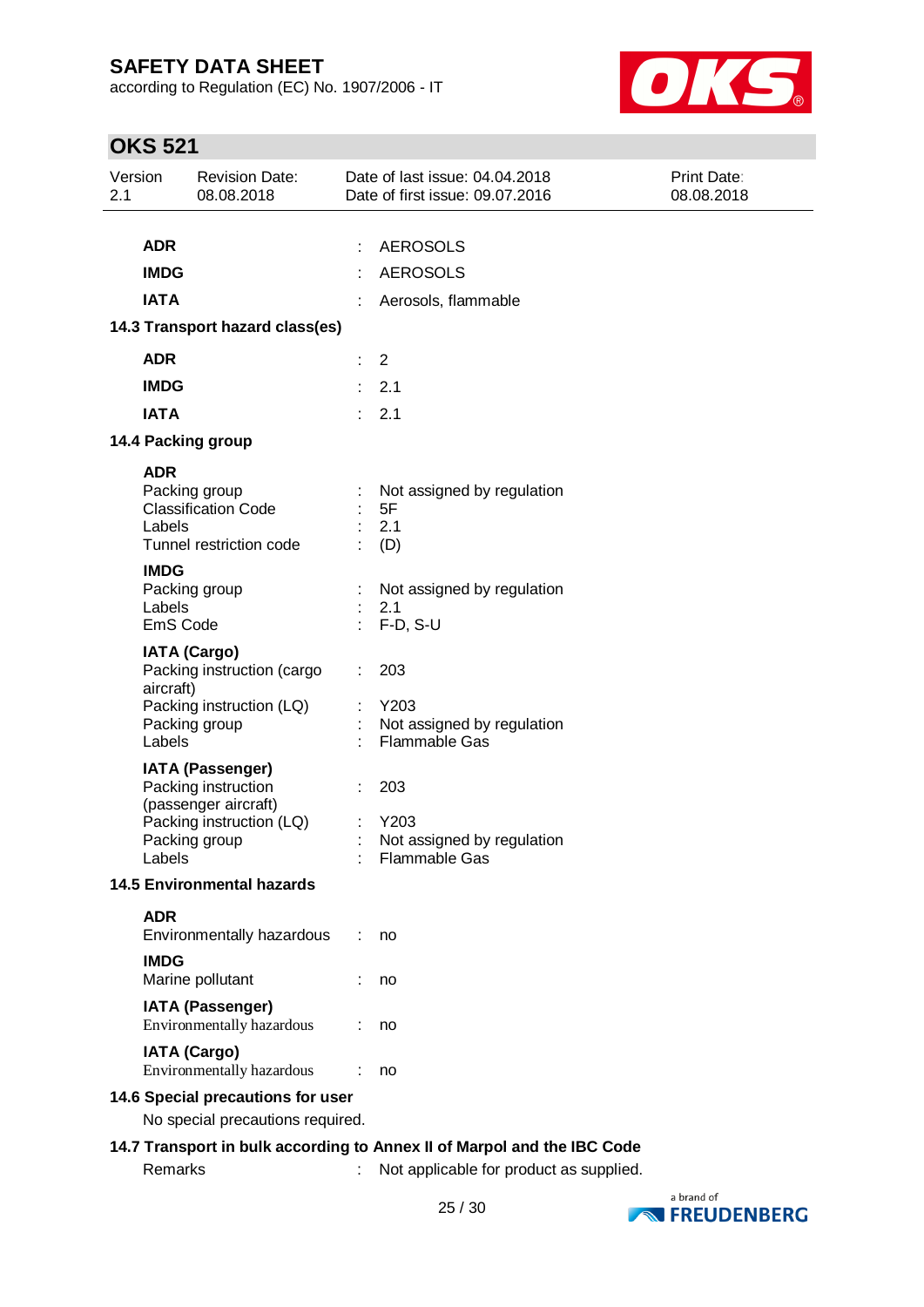according to Regulation (EC) No. 1907/2006 - IT



# **OKS 521**

| Version | <b>Revision Date:</b> |
|---------|-----------------------|
| 2.1     | 08.08.2018            |

Date of last issue: 04.04.2018 Date of first issue: 09.07.2016 Print Date: 08.08.2018

## **SECTION 15: Regulatory information**

## **15.1 Safety, health and environmental regulations/legislation specific for the substance or mixture**

| REACH - Candidate List of Substances of Very High<br>Concern for Authorisation (Article 59).                                                               |                           |    | This product does not contain<br>substances of very high concern<br>(Regulation (EC) No<br>1907/2006 (REACH), Article 57). |                     |  |
|------------------------------------------------------------------------------------------------------------------------------------------------------------|---------------------------|----|----------------------------------------------------------------------------------------------------------------------------|---------------------|--|
| REACH - List of substances subject to authorisation<br>(Annex XIV)                                                                                         |                           | ÷. | Not applicable                                                                                                             |                     |  |
| Regulation (EC) No 1005/2009 on substances that<br>deplete the ozone layer                                                                                 |                           |    | Not applicable                                                                                                             |                     |  |
| Regulation (EC) No 850/2004 on persistent organic<br>pollutants                                                                                            |                           |    | Not applicable                                                                                                             |                     |  |
| Regulation (EC) No 649/2012 of the European<br>Parliament and the Council concerning the export and<br>import of dangerous chemicals                       |                           |    | Not applicable                                                                                                             |                     |  |
| REACH - Restrictions on the manufacture, placing on<br>the market and use of certain dangerous substances,<br>preparations and articles (Annex XVII)       |                           |    | Not applicable                                                                                                             |                     |  |
| Seveso III: Directive 2012/18/EU of the European Parliament and of the Council on the control of<br>major-accident hazards involving dangerous substances. |                           |    |                                                                                                                            |                     |  |
| P <sub>3</sub> a                                                                                                                                           | <b>FLAMMABLE AEROSOLS</b> |    | Quantity 1<br>150t                                                                                                         | Quantity 2<br>500 t |  |
| P <sub>5</sub> c                                                                                                                                           |                           |    |                                                                                                                            |                     |  |

| 34 | Petroleum products: (a)<br>gasolines and naphthas,<br>(b) kerosenes (including jet<br>fuels), (c) gas oils<br>(including diesel fuels,<br>home heating oils and gas<br>oil blending streams), (d)<br>heavy fuel oils (e)<br>alternative fuels serving the<br>same purposes and with | 2.500 t | 25,000 t |
|----|-------------------------------------------------------------------------------------------------------------------------------------------------------------------------------------------------------------------------------------------------------------------------------------|---------|----------|
|    | similar properties as<br>regards flammability and                                                                                                                                                                                                                                   |         |          |
|    | environmental hazards as<br>the products referred to in<br>points (a) to (d)                                                                                                                                                                                                        |         |          |

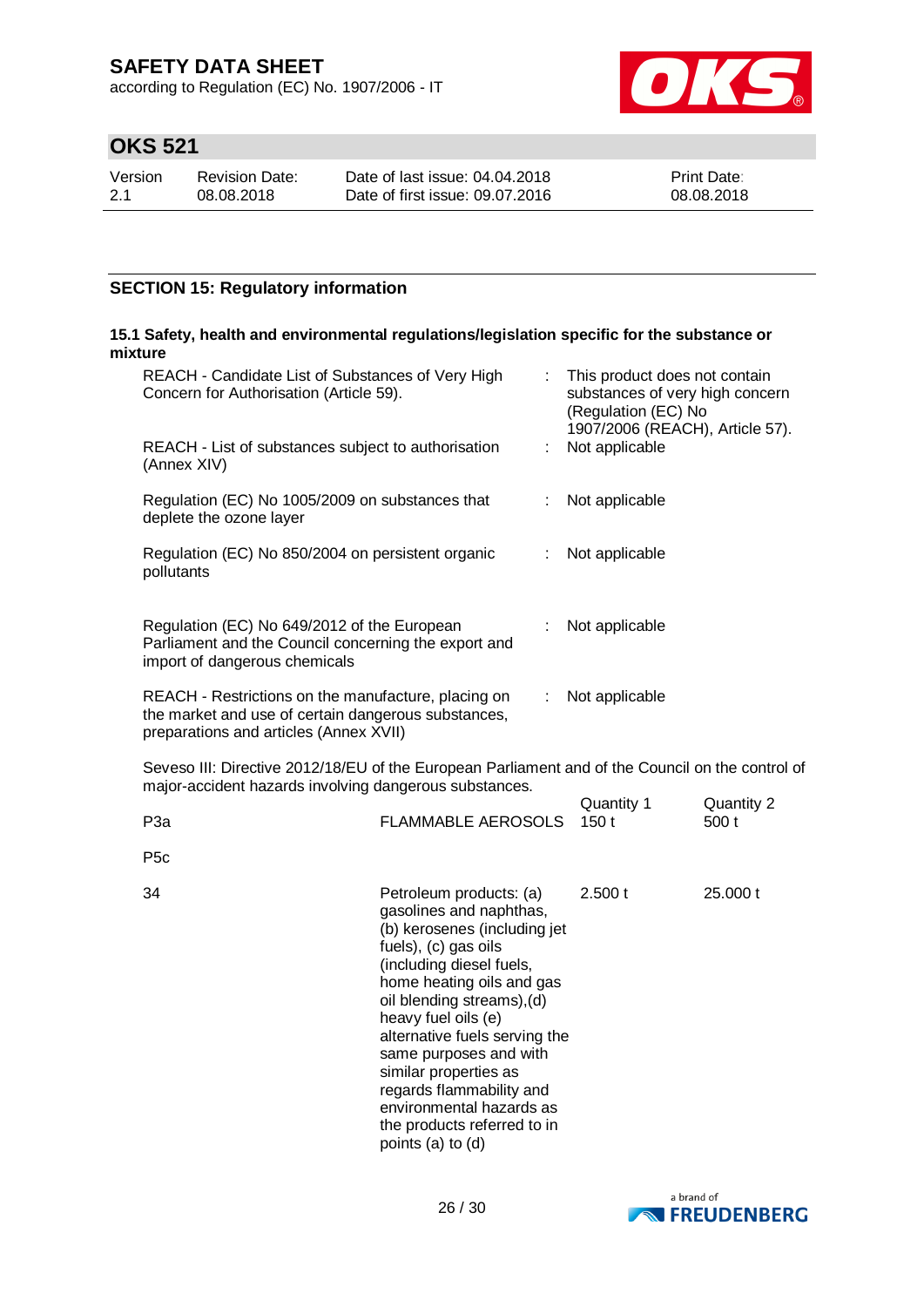according to Regulation (EC) No. 1907/2006 - IT



## **OKS 521**

| Version | Revision Date: | Date of last issue: 04.04.2018  | <b>Print Date:</b> |
|---------|----------------|---------------------------------|--------------------|
| 2.1     | 08.08.2018     | Date of first issue: 09.07.2016 | 08.08.2018         |

P2

Volatile organic compounds : Directive 2010/75/EU of 24 November 2010 on industrial emissions (integrated pollution prevention and control) Volatile organic compounds (VOC) content: 74,95 % Volatile CMR compounds: 19,84 % Remarks: VOC content excluding water

Other regulations:

Take note of Directive 94/33/EC on the protection of young people at work or stricter national regulations, where applicable.

Legislative Decree April 9,2008, 81 (Implementation of Article 1 of the Law of 3 August 2007, n. 123, concerning the protection of health and safety in the workplace.) and subsequent amendments

Legislative Decree April 3, 2006, n.152, (Environmental standards) and subsequent amendments

Legislative Decree February 6, 2009, 21 (Regulations for the execution of the provisions laid down in Regulation (EC) no. 648/2004 on detergents)

## **15.2 Chemical safety assessment**

This information is not available.

## **SECTION 16: Other information**

### **Full text of H-Statements**

| H <sub>220</sub>       | Extremely flammable gas.                                              |
|------------------------|-----------------------------------------------------------------------|
| H <sub>225</sub><br>×. | Highly flammable liquid and vapour.                                   |
| H <sub>226</sub>       | Flammable liquid and vapour.                                          |
| H <sub>280</sub>       | Contains gas under pressure; may explode if heated.                   |
| H304                   | May be fatal if swallowed and enters airways.                         |
| H315                   | Causes skin irritation.                                               |
| H319                   | Causes serious eye irritation.                                        |
| H336                   | May cause drowsiness or dizziness.                                    |
| H361f                  | Suspected of damaging fertility.                                      |
| H373<br>÷              | May cause damage to organs through prolonged or repeated<br>exposure. |
| H411<br>÷.             | Toxic to aquatic life with long lasting effects.                      |

## **Full text of other abbreviations**

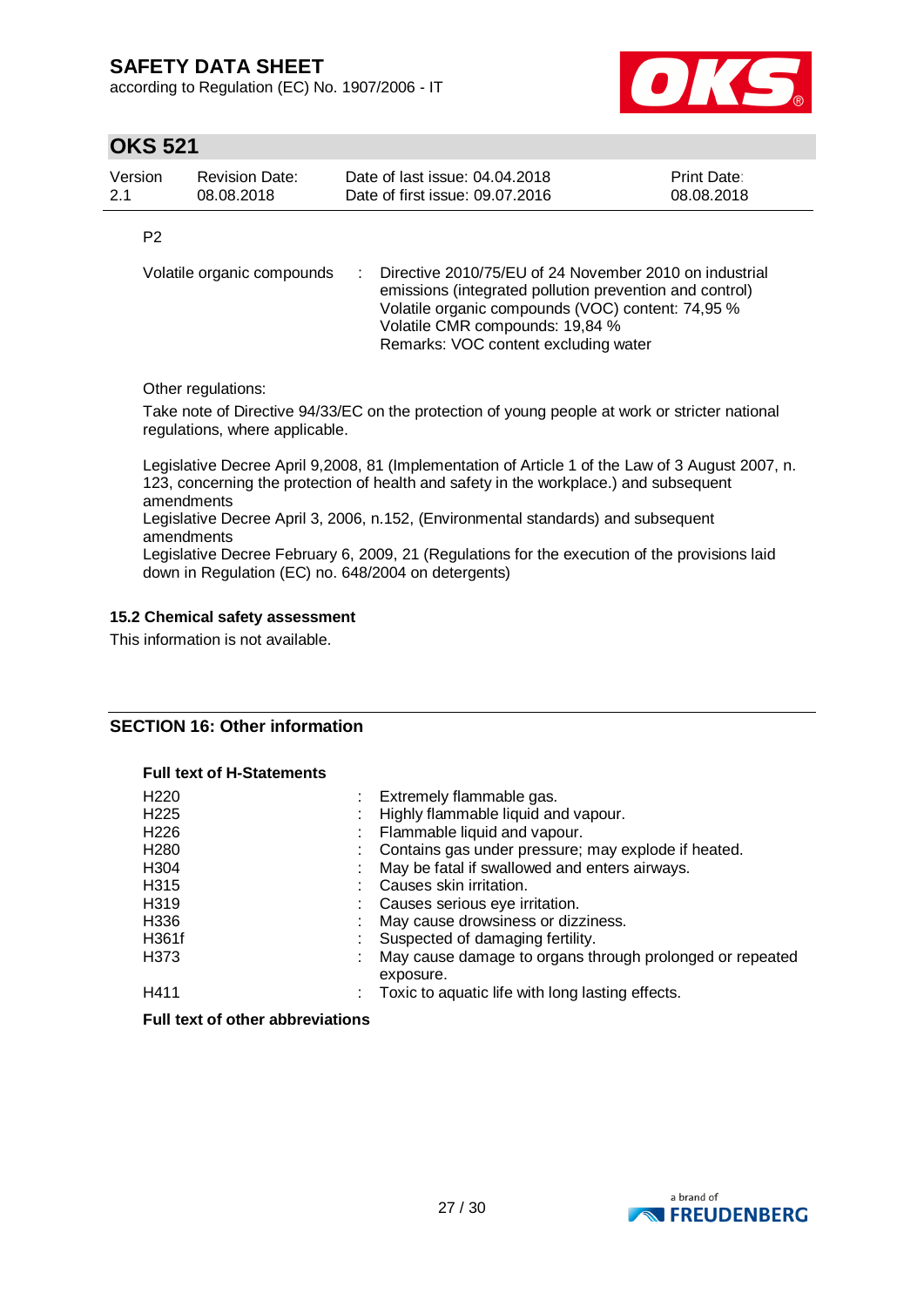according to Regulation (EC) No. 1907/2006 - IT



## **OKS 521**

| Version<br>2.1 | <b>Revision Date:</b><br>08.08.2018 | Date of last issue: 04.04.2018<br>Date of first issue: 09.07.2016                                                                                                                                                                                                                                                                                                                                                                                                                                                                                                                                                                                                                                                                                                                                                                                                                              | <b>Print Date:</b><br>08.08.2018 |
|----------------|-------------------------------------|------------------------------------------------------------------------------------------------------------------------------------------------------------------------------------------------------------------------------------------------------------------------------------------------------------------------------------------------------------------------------------------------------------------------------------------------------------------------------------------------------------------------------------------------------------------------------------------------------------------------------------------------------------------------------------------------------------------------------------------------------------------------------------------------------------------------------------------------------------------------------------------------|----------------------------------|
|                |                                     |                                                                                                                                                                                                                                                                                                                                                                                                                                                                                                                                                                                                                                                                                                                                                                                                                                                                                                |                                  |
| $***$          |                                     | Route of exposure cannot be excluded: For certain hazard<br>classes, e.g. STOT, the route of exposure should be indicated<br>in the hazard statement only if it is conclusively proven that no<br>other route of exposure can cause the hazard in accordance<br>to the criteria in Annex I. Under Directive 67/548/EEC the<br>route of exposure was indicated for classifications with R48<br>when there was data justifying the classification for this route<br>of exposure. The classification under 67/548/EEC indicating<br>the route of exposure has been translated into the<br>corresponding class and category according to this<br>Regulation, but with a general hazard statement not specifying<br>the route of exposure as the necessary information is not<br>available.                                                                                                         |                                  |
| $***$          |                                     | Hazard statements for reproductive toxicity: Hazard<br>statements H360 and H361 indicate a general concern for<br>effects on fertility and/or development: 'May<br>damage/Suspected of damaging fertility or the unborn child'.<br>According to the criteria, the general hazard statement can be<br>replaced by the hazard statement indicating the specific effect<br>of concern in accordance with Section 1.1.2.1.2. When the<br>other differentiation is not mentioned, this is due to evidence<br>proving no such effect, inconclusive data or no data and the<br>obligations in Article 4(3) shall apply for that differentiation. In<br>order not to lose information from the harmonised<br>classifications for fertility and developmental effects under<br>Directive 67/548/EEC, the classifications have been translated<br>only for those effects classified under that Directive |                                  |
| Note C         |                                     | Some organic substances may be marketed either in a<br>specific isomeric form or as a mixture of several isomers. In<br>this case the supplier must state on the label whether the<br>substance is a specific isomer or a mixture of isomers.                                                                                                                                                                                                                                                                                                                                                                                                                                                                                                                                                                                                                                                  |                                  |
| Note P         |                                     | The classification as a carcinogen or mutagen need not apply<br>if it can be shown that the substance contains less than 0,1 %<br>w/w benzene (Einecs No 200-753-7). When the substance is<br>not classified as a carcinogen at least the precautionary<br>statements (P102-)P260- P262-P301 + P310-P331 shall<br>apply. This note applies only to certain complex oil-derived<br>substances in Part 3.                                                                                                                                                                                                                                                                                                                                                                                                                                                                                        |                                  |
|                | Note U (table 3.1)                  | When put on the market gases have to be classified as<br>"Gases under pressure", in one of the groups compressed<br>gas, liquefied gas, refrigerated liquefied gas or dissolved gas.<br>The group depends on the physical state in which the gas is<br>packaged and therefore has to be assigned case by case.                                                                                                                                                                                                                                                                                                                                                                                                                                                                                                                                                                                 |                                  |

ADN - European Agreement concerning the International Carriage of Dangerous Goods by Inland Waterways; ADR - European Agreement concerning the International Carriage of Dangerous Goods by Road; AICS - Australian Inventory of Chemical Substances; ASTM - American Society for the Testing of Materials; bw - Body weight; CLP - Classification Labelling Packaging Regulation; Regulation (EC) No 1272/2008; CMR - Carcinogen, Mutagen or Reproductive Toxicant; DIN - Standard of the German Institute for Standardisation; DSL - Domestic Substances List (Canada); ECHA - European Chemicals Agency; EC-Number - European Community

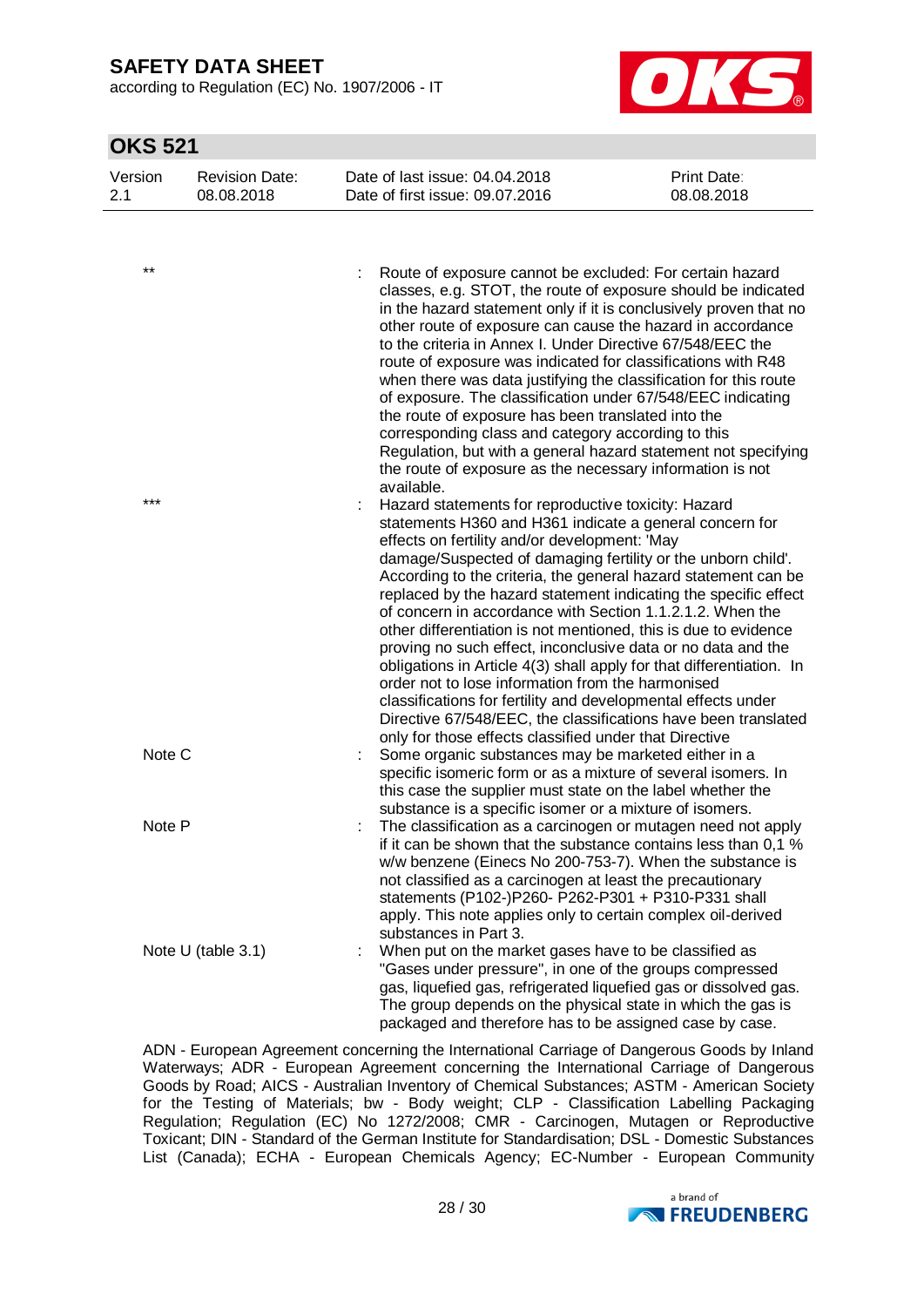according to Regulation (EC) No. 1907/2006 - IT



## **OKS 521**

| Version | Revision Date: | Date of last issue: 04.04.2018  | <b>Print Date:</b> |
|---------|----------------|---------------------------------|--------------------|
| 2.1     | 08.08.2018     | Date of first issue: 09.07.2016 | 08.08.2018         |

number; ECx - Concentration associated with x% response; ELx - Loading rate associated with x% response; EmS - Emergency Schedule; ENCS - Existing and New Chemical Substances (Japan); ErCx - Concentration associated with x% growth rate response; GHS - Globally Harmonized System; GLP - Good Laboratory Practice; IARC - International Agency for Research on Cancer; IATA - International Air Transport Association; IBC - International Code for the Construction and Equipment of Ships carrying Dangerous Chemicals in Bulk; IC50 - Half maximal inhibitory concentration; ICAO - International Civil Aviation Organization; IECSC - Inventory of Existing Chemical Substances in China; IMDG - International Maritime Dangerous Goods; IMO - International Maritime Organization; ISHL - Industrial Safety and Health Law (Japan); ISO - International Organisation for Standardization; KECI - Korea Existing Chemicals Inventory; LC50 - Lethal Concentration to 50 % of a test population; LD50 - Lethal Dose to 50% of a test population (Median Lethal Dose); MARPOL - International Convention for the Prevention of Pollution from Ships; n.o.s. - Not Otherwise Specified; NO(A)EC - No Observed (Adverse) Effect Concentration; NO(A)EL - No Observed (Adverse) Effect Level; NOELR - No Observable Effect Loading Rate; NZIoC - New Zealand Inventory of Chemicals; OECD - Organization for Economic Co-operation and Development; OPPTS - Office of Chemical Safety and Pollution Prevention; PBT - Persistent, Bioaccumulative and Toxic substance; PICCS - Philippines Inventory of Chemicals and Chemical Substances; (Q)SAR - (Quantitative) Structure Activity Relationship; REACH - Regulation (EC) No 1907/2006 of the European Parliament and of the Council concerning the Registration, Evaluation, Authorisation and Restriction of Chemicals; RID - Regulations concerning the International Carriage of Dangerous Goods by Rail; SADT - Self-Accelerating Decomposition Temperature; SDS - Safety Data Sheet; SVHC - Substance of Very High Concern; TCSI - Taiwan Chemical Substance Inventory; TRGS - Technical Rule for Hazardous Substances; TSCA - Toxic Substances Control Act (United States); UN - United Nations; vPvB - Very Persistent and Very Bioaccumulative

#### **Further information**

| <b>Classification of the mixture:</b> |                  | <b>Classification procedure:</b>    |  |  |
|---------------------------------------|------------------|-------------------------------------|--|--|
| Aerosol 1                             | H222, H229       | Based on product data or assessment |  |  |
| Skin Irrit. 2                         | H315             | Calculation method                  |  |  |
| Eye Irrit. 2                          | H <sub>319</sub> | Based on product data or assessment |  |  |
| STOT SE 3                             | H336             | Calculation method                  |  |  |
| Asp. Tox. 1                           | H304             | Based on product data or assessment |  |  |
| Aquatic Chronic 3                     | H412             | Calculation method                  |  |  |
|                                       |                  |                                     |  |  |

This safety datasheet applies only to products originally packaged and labelled by OKS Spezialschmierstoffe. The information contained therein is protected by copyright and must not be reproduced or amended without the express written approval of OKS Spezialschmierstoffe. This document may be passed on only to the extent required by law. Any dissemination of our safety datasheets (e.g. as a document for download from the Internet) beyond this legally required extent is not permitted without express written consent.OKS Spezialschmierstoffe provides its customers with amended safety datasheets as prescribed by law. The customer is responsible for passing on safety datasheets and any amendments contained therein to its own customers, employees and other users of the product. OKS Spezialschmierstoffe provides no guarantee that safety datasheets received by users from third parties are up-to-date.All information and instructions in this safety datasheets were compiled to the best of our knowledge and are based on the informati on available to us. The data provided are intended to describe the product in relation to the required safety measures; they are nei ther an assurance of